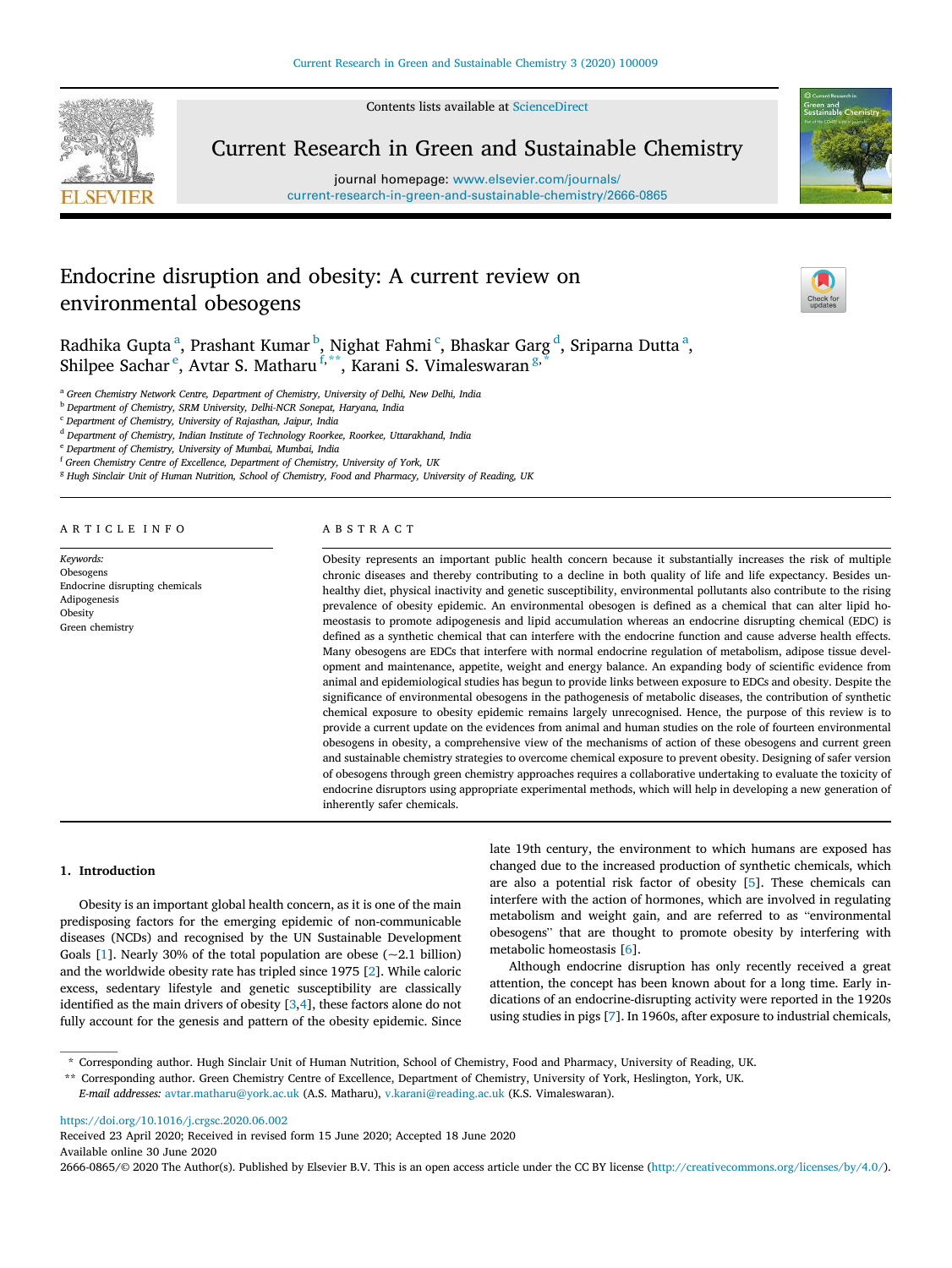| List of abbreviations |                                            |             | Bisphenol A                    |
|-----------------------|--------------------------------------------|-------------|--------------------------------|
|                       |                                            | $GLP-1$     | Glucagon-like peptide 1        |
| EDC.                  | Endocrine disrupting chemical              | PVC         | Polyvinyl chloride             |
| <b>NCDs</b>           | Non-communicable diseases                  | PET         | Polyethylene terephthalate     |
| BMI                   | Body mass index                            | <b>ATZ</b>  | Atrazine                       |
| <b>PPAR</b>           | Peroxisome proliferator-activated receptor | <b>MSG</b>  | Monosodium glutamate           |
| <b>RXR</b>            | Retinoid X receptor                        | <b>ROS</b>  | Reactive oxygen species        |
| HCB                   | Hexachlorobenzene                          | PBDE        | Polybrominated diphenyl ethers |
| <b>HCH</b>            | Hexachlorocyclohexane                      | <b>PFOA</b> | Perfluorooctanoic acid         |
| <b>PCBs</b>           | Polychlorinated biphenyls                  | <b>HFD</b>  | High fat diet                  |
| <b>DDT</b>            | Dichlorodiphenyltrichloroethane            | <b>CVD</b>  | Cardiovascular disease         |
| DDE.                  | Dichlorodiphenyldichloroethylene           |             |                                |
|                       |                                            |             |                                |

endocrine disruption was reported widely in wildlife living on land, in water and in air. Today, humans are ubiquitously exposed to chemicals in daily life through their use in industrial and household products, pesticides, herbicides, plastics, detergents, flame retardants and personal care products. An expanding body of scientific evidence has begun to provide links between exposure to such chemicals and metabolic diseases such as obesity and diabetes [8,9]. Evidence from research studies has shown that a variety of environmental chemicals can influence adipogenesis and obesity. Today, there are more than 1000 chemicals reported to have endocrine effects [10].

Despite the significance of environmental obesogens in the pathogenesis of metabolic diseases, the contribution of synthetic chemical exposure to obesity remains largely unrecognised. Hence, the purpose of this review is to provide a current update on the evidences from animal and human studies on the role of environmental obesogens in obesity, a comprehensive view of the mechanisms of action of these obesogens and green and sustainable chemical strategies to overcome chemical exposure to prevent obesity [1].

#### 2. Environmental obesogens hypothesis

In 2002, Baillie-Hamilton proposed a link between the increase in new industrial chemicals over the past four decades and the beginning of the obesity epidemic [11] suggesting that these so-called obesogens could have damaged many of the body's natural weight-control mechanisms. This correlation along with experimental evidence led to the environmental obesogens hypothesis by Grun and Blumberg in 2006 [12]. The hypothesis suggests that prenatal or early-life exposure to synthetic chemicals may predispose exposed individuals to increased fat mass and excess weight. Studies in animal models have shown that certain environmental pollutants induce adipogenesis (i.e., formation of adipocytes (fat cells) from stem cells) and weight gain that is suggestive of the causative role of synthetic chemicals in the pathogenesis of obesity [13].

#### 3. Endocrine disrupting chemicals (EDCs)

Endocrine Disrupting Chemicals (EDCs) are exogenous chemicals that interfere with the action of hormones. EDCs are used in everyday products from food packaging to fungicides and found abundant in our environment. Exposure to EDCs during early years of development have been shown to increase the risk of developing various chronic diseases including obesity and diabetes [14]. EDCs cause weight gain by altering lipid metabolism to promote adipogenesis and lipid accumulation [15]. This has been shown to occur through the following mechanisms [16, 17]: (i). increasing the number and size of adipocytes and storage of fat per cell, (ii). altering endocrine pathways responsible for control of adipose tissue development, hormones that regulate appetite, satiety, and food preferences, basal metabolic rate, energy balance to favour storage of calories and insulin sensitivity and lipid metabolism in endocrine

tissues such as pancreas, adipose tissue, liver, gastrointestinal tract, brain, and muscle.

The effect of EDCs on adipogenesis and obesity gained further attention after the postulation of the environmental obesogens hypothesis. These effects often begin during development, lead to obesity later in life [15]. Many environmental obesogens are EDCs that interfere with normal endocrine metabolic regulation, adipose tissue development and maintenance, appetite, weight and energy balance [18].

Studies have indicated that EDCs/obesogens are likely to increase the number and size of adipocytes by interfering with transcriptional regulators that control lipid flux, adipocyte proliferation, and adipocyte differentiation, particularly through the peroxisome proliferator-activated receptors (namely, PPAR-γ). Activation of the retinoid X receptor (RXR)– PPAR-  $\gamma$  heterodimer favours the differentiation of pre-adipocytes in adipose tissue and regulates lipid biosynthesis and storage [16]. Besides PPARs, steroid hormones have also shown to influence lipid storage and fat deposition. Another mechanism of EDC action may be through disrupting the energy balance between energy intake and energy expenditure [19], which has been shown to occur by either altering appetite, satiety, and food choices or through altering physical activity, resting metabolic rate, adaptive thermogenesis, and growth rates.

It has been shown that, during early stages of development, only low levels of EDCs are necessary to alter development as the protective mechanisms that exist in an adult such as the ability to repair DNA, a competent immune system, detoxifying enzymes, liver metabolism, the blood–brain barrier, and a normal metabolic rate may not yet be developed [9,20]. However, longer exposure to EDCs is required for the development of obesity in adulthood [20].

#### 4. Epidemiological evidence of obesogens

The first publications that provided a proof of principle for the ability of chemicals to induce obesity, which were in line with obesogens hypothesis, showed that smoking during pregnancy can increase weight gain in children. This was further confirmed in 2008, where a metaanalysis of 14 epidemiological studies showed a strong association between maternal smoking during pregnancy and weight gain in the children [21]. By 2013, this finding was replicated in 30 different epidemiological studies [22]. Furthermore, these results were confirmed in human studies where nicotine administration in pregnant mothers resulted in increased body weight and fat disposition, adipocyte size and expression of genes involved in adipogenesis [23]. These studies led to the discovery of nicotine as an endocrine disruptor.

Similarly, the role of polychlorinated biphenyls (PCBs) as endocrine disruptors/obesogens was first shown by an epidemiological study [24], which showed that women exposed to PCBs during pregnancy gave birth to girls who were heavier than other girls. Following this study, several studies examined the role of PCBs in obesity. Several organochlorine pesticides (OCPs) have also been demonstrated to play a role in obesity as an endocrine disruptor. Prospective human studies have shown an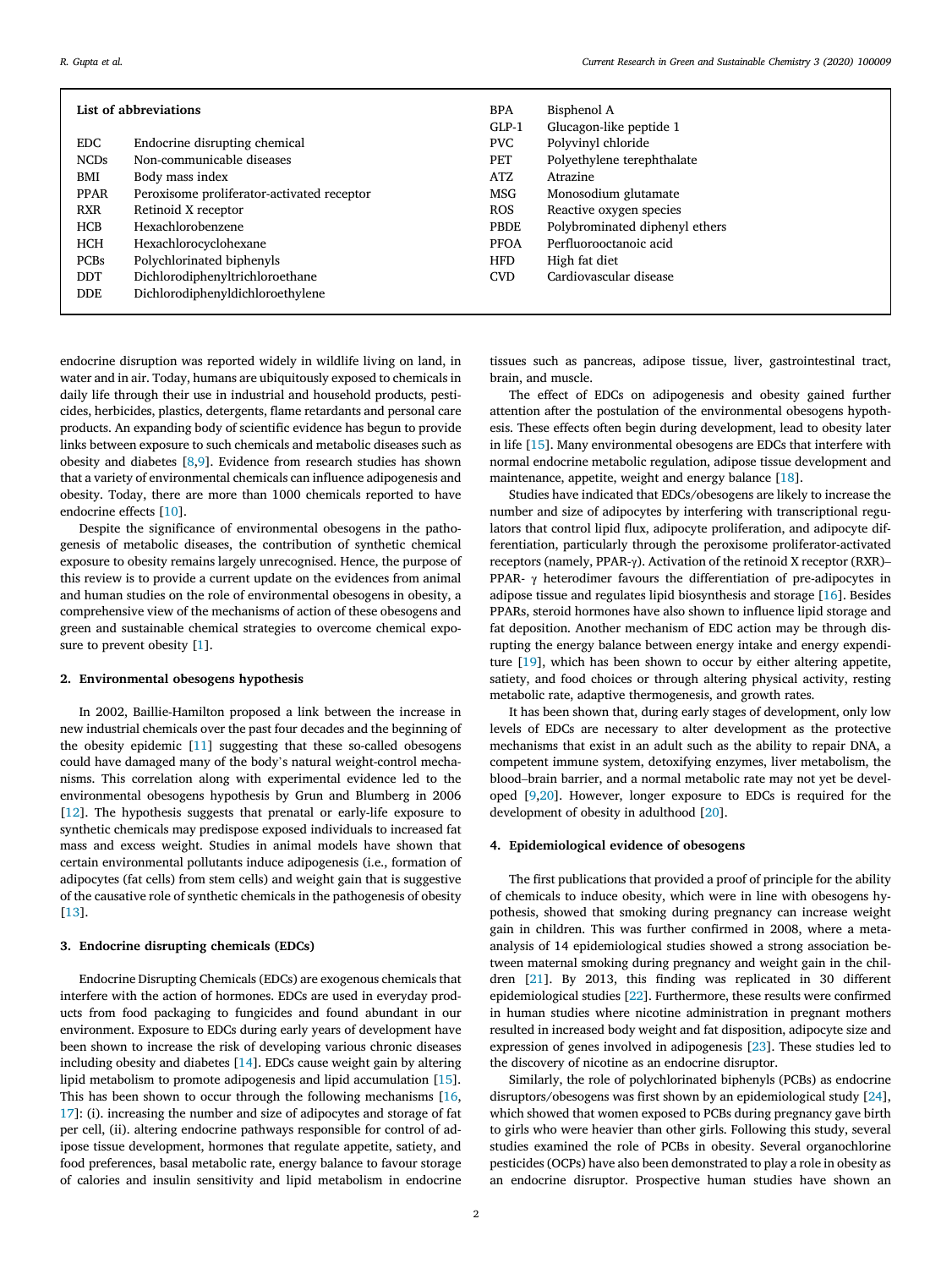association between elevated levels of dichlorodiphenyltrichloroethane (DDT) or its main metabolite dichlorodiphenyldichloroethylene (DDE) during pregnancy and development of obesity in offspring [25]. However, a few cohort studies that examined the effects of other OCPs such as hexachlorobenzene (HCB) and hexachlorocyclohexane (HCH) failed to provide an evidence of their obesogenic effect [26]. Even though animal studies have provided a link between EDCs and obesity [26], some of the epidemiological studies failed to confirm the link, which could be due to the differences in the sample size, measurement error and other environmental exposures.

#### 5. Evidence of obesogens in animal models

Several chemicals have been shown to elicit biological effects that alter adipogenesis leading to weight gain. For instance, exposure of pregnant mice to tributyltin produced multipotent stromal cells that differentiated preferentially into adipocytes suggesting that tributyltin can act by altering adipocyte differentiation [27]. Studies have shown that such alterations during development of adipose tissues in early life can lead to the development of obesity in adulthood. Dietary soy phytoestrogens, such as genistein and daidzein, have been shown to modulate estrogen receptor signalling and reverse truncal fat accumulation in postmenopausal women and in ovariectomized rodent models [19]. Male offspring of rodents treated with phytoestrogens during pregnancy or lactation developed obesity at puberty. Neonatal exposure to diethylstilbestrol, a synthetic form of the female hormone estrogen, led to long-term weight gain in adulthood in female mice [28], which suggested that EDCs with estrogenic activity may act to mimic estrogen action on adipogenesis.

Bisphenol A (BPA) belongs to the list of compounds that have the obesogenic property, as rodent models have shown that exposure to BPA is associated with weight gain [29]. One of the mechanisms by which BPA increases body weight is through the activation of PI-3 kinase [30] where BPA can push the fibroblastic cells into the adipocyte differentiation pathway leading to increased accumulation of triglycerides and lipoprotein lipase.

#### 6. Environmental obesogens

There are several environmental chemicals, which have been shown to act as EDCs. This section will focus on some of the commonly identified EDCs, their mechanisms of action as obesogens including epigenetic and transgenerational effects, in addition to the data connecting exposures to obesity in human populations (Table 1).

# *6.1. Bisphenol A*

Bisphenol A (BPA; 2,2-bis(4-hydroxyphenyl)propane) is primarily used in the production of polycarbonate plastics and epoxy resins. Polycarbonate plastics have numerous applications in consumer goods such as in food and drink packaging, water and infant bottles, compact discs, impact-resistant safety equipment, medical devices, sporting equipment etc. Epoxy resins are used as varnish to coat metal products such as food cans, bottle tops, and water supply pipes. BPA is also used as an additive in plastics such as polyvinyl chloride (PVC) and polyethylene terephthalate (PET) and is widely used in commercial products for many decades, but studies have shown that high levels of BPA may cause harm to both animals and humans [31,53,54].

Studies have shown BPA to be an active agonist of estrogen-sensitive membrane receptor GPR30 and glucocorticoid receptors [31,32] and it mimics the structure and function of the sex hormone estrogen and controls gene expressions to influence bodily processes, such as growth, cell repair and foetal development [53]. In addition, BPA may also interact and disrupt the functioning of thyroid gland [53] and affects the obesity-related biomarkers such as adiponectin, adipokine, leptin and ghrelin [31]. BPA has shown to increase the number and size of

adipocytes by regulating the expression of genes such as fatty acid binding protein 4, (*FABP4*), cluster of differentiation 36 (*CD36*), and Proprotein convertase 1 (*PCSK1*) [55] and impair adipocyte metabolism [56]. Studies have shown that BPA exposure lowers the release of adiponectin which is a key player in lipid metabolism and fatty acid oxidation and decreased secretion of adiponectin deactivates fat combustion and hence leads to obesity-related metabolic syndrome [31]. BPA has also shown to promote adipogenesis by stimulating glucocorticoid receptors in combination with insulin in 3T3-L1 mouse fibroblasts cell lines [57].

The effects of BPA exposure have been noticed in all age groups including neonates, children, and adults (Table 2). It has been found that prolonged or high exposure to BPA during the early life causes more adverse effects related to obesity in adulthood [58]. Additionally, the World Health Organisation reported that BPA levels in breastfed babies were found to be nearly eight times lower than those fed on liquid formula using BPA-containing bottles [59]. Studies have also demonstrated a positive association between urinary BPA levels and obesity and diabetes in adults [60,61], children, and adolescents [62]; however, a few studies have questioned the strength of the association [63]. Given the amount of research that has been carried out in relation to BPA as an obesogen, future prevention efforts should now be employed to avoid BPA exposure, and more research is required to identify the duration, dose, and impact of long-term exposure of BPA to clarify its risk assessment.

#### *6.2. Phthalates*

Phthalates, for example, diesters of 1,2-benzenedicarboxylic acid, are frequently used as plasticizers [64]. Phthalates have been considered as EDCs with anti-androgenic and weakly estrogenic properties [65] and studies have suggested that phthalates are likely to influence obesity through mechanisms such as anti-thyroid hormone activities, and/or activation of peroxisome proliferator-activated receptors, and epigenetic modulation [34,66]. Epidemiological studies in adults and children (Table 2) have shown that higher concentrations of urinary phthalates were positively associated with obesity and cardiometabolic disease-related markers [67,68]. However, inconsistent associations have been shown between early-life exposure to phthalate metabolites and childhood growth and obesity [69–71]. While a study in 520 French boys found that prenatal phthalate exposure was significantly associated with increased body mass index (BMI) at age 5 [72], a study in 1239 from the US found that exposure to phthalates at ages 6–8 were associated with a predicted decrease in BMI from the ages of 7–13 [71]. Further large longitudinal studies in diverse study populations are required to confirm the relationship between phthalate exposure and obesity.

#### *6.3. Atrazine*

Atrazine [ATZ, 2-chloro-4-ethylamino-6-isopropylamino-1,3,5 triazine] is the second most extensively used herbicide in the Unites States [73], and Australian agriculture [74]. Given its role as a photosynthesis inhibitor [75], it is used extensively to control pre- and post-emergence broadleaf and grassy weeds in crops predominately in corn and sugarcane. ATZ functions by binding irreversibly to the plastoquinone binding protein of photosystem complex-II on thylakoid membranes in chloroplast and inhibiting the electron transfer and photosynthesis [76]. ATZ is also capable of binding to complex-I and III of the mitochondrial electron transport system and inhibiting the oxidative phosphorylation of mitochondria [36]. As per the testing of United States Department of Agriculture, 94% of US drinking water contains atrazine as a contaminant and approximately 7 million people were exposed to atrazine between 1998 and 2003 [77].

ATZ has been identified as a potent endocrine disruptor having androgenic inhibiting and weak estrogenic effects [78]. Animal studies have shown that long-term exposure to ATZ might contribute to the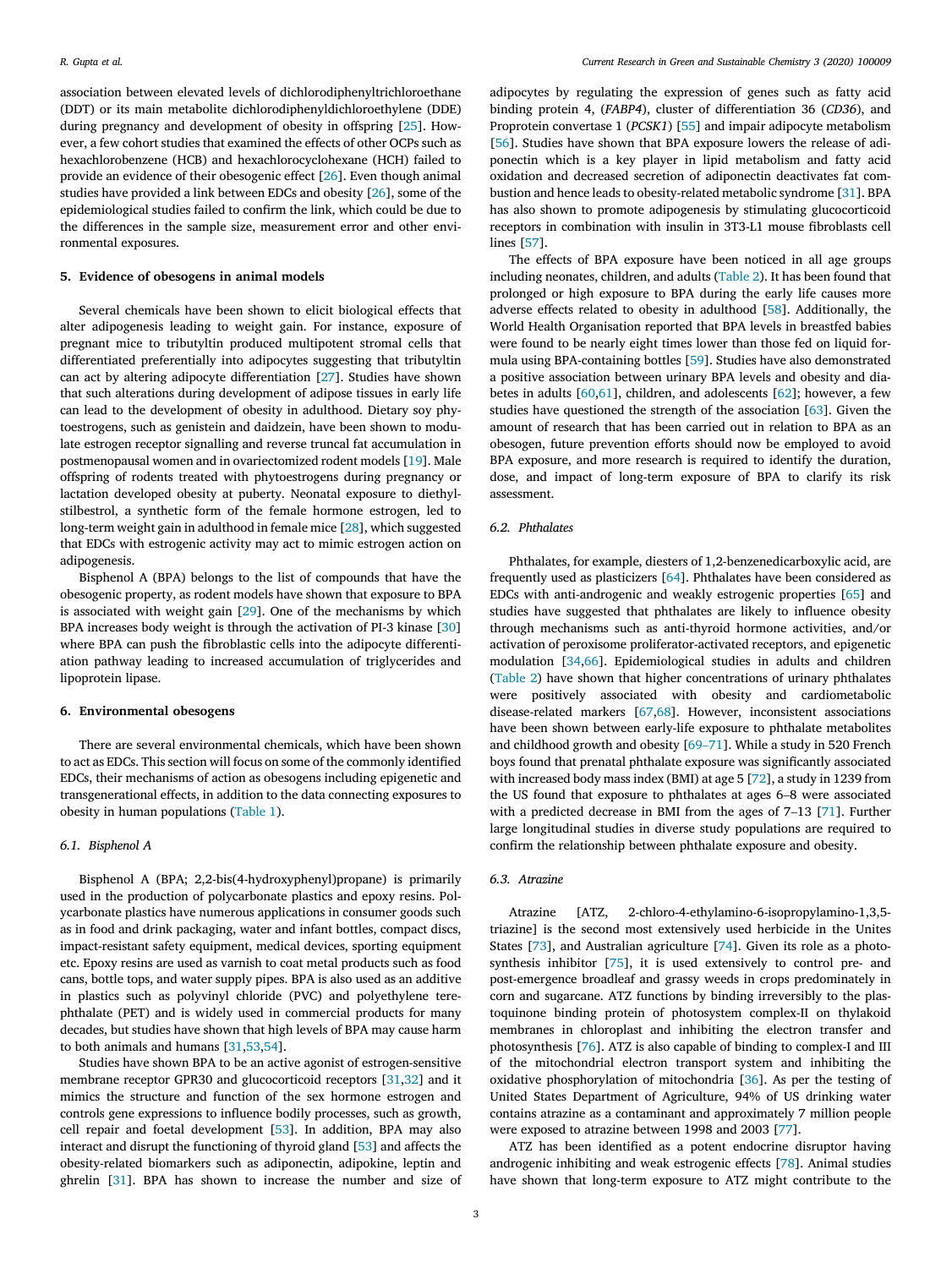# Table 1

List of obesogens and their role in the environment and mechanism of action.

| Obesogen                     | Nature of the chemical                                                                | Chemical structure <sup>a</sup>                                          | Role in the environment                                                                                                                                                                                               | Mechanism of action                                                                                                                                                                                                                                                                                                                                                  |
|------------------------------|---------------------------------------------------------------------------------------|--------------------------------------------------------------------------|-----------------------------------------------------------------------------------------------------------------------------------------------------------------------------------------------------------------------|----------------------------------------------------------------------------------------------------------------------------------------------------------------------------------------------------------------------------------------------------------------------------------------------------------------------------------------------------------------------|
| Bisphenol A                  | 2,2-bis(4-hydroxyphenyl)<br>propane                                                   | HO<br><b>Bisphenol A</b>                                                 | Used in the production of polycarbonate<br>plastics and epoxy resins                                                                                                                                                  | An active agonist of estrogen-sensitive<br>membrane receptor GPR30 and<br>glucocorticoid receptors and it mimics the<br>structure and function of the sex hormone<br>estrogen [31,32]; Alters glucose metabolism,<br>impairs adipogenesis and causes adipocyte<br>dysfunction [33]                                                                                   |
| Phthalates                   | Diesters of 1,2-benzenedicar-<br>boxylic acid                                         | OCH <sub>3</sub><br>OCH <sub>3</sub><br>Dimethyl phthalate               | Used as plasticizers                                                                                                                                                                                                  | A chemical with anti-androgenic and weakly<br>estrogenic properties; influences obesity<br>through mechanisms such as anti-thyroid<br>hormone activities, and/or activation of<br>peroxisome proliferator-activated receptors<br>(PPAR), and epigenetic modulation [34];<br>maternal phthalate exposure is associated<br>with alterations in methylation of critical |
| Atrazine                     | 2-chloro-4-ethylamino-6-<br>isopropylamino-1,3,5-<br>triazine                         | <b>Atrazine</b>                                                          | Used as herbicide                                                                                                                                                                                                     | placental genes [35]<br>A chemical with androgenic inhibiting and<br>weak estrogenic effects; binds to complex-I<br>and III of the mitochondrial electron<br>transport system and inhibits the oxidative<br>phosphorylation of mitochondria [36]; Acts<br>as an endocrine disrupter by Inhibiting<br>cAMP-specific Phosphodiesterase-4 [37]                          |
| Organotins                   | Chemical compounds based<br>on tin with hydrocarbon<br>substituents                   | СI<br>Sn<br><b>Tributyltin chloride</b>                                  | Used as polyvinyl chloride stabilizers,<br>biocides, or antifouling paints                                                                                                                                            | These chemicals interact with transcriptional<br>regulators such as nuclear and steroid<br>receptors and affect nuclear receptor<br>signalling pathways (such as retinoid X<br>receptor/PPAR <sub>Y</sub> signalling pathway) leading<br>to an alteration of glucose transporter,<br>proinflammatory cytokines and lipid and<br>carbohydrate metabolism [38]         |
| Organophosphates             | A class of organophosphorus<br>compounds with the general<br>structure $O= P(OR)^3$   | $R^1O$<br>OR <sup>2</sup>                                                | Used as insecticides, ophthalmic agents,<br>herbicides and industrial chemicals                                                                                                                                       | A chemical that disrupts the pathway<br>synthesizing cyclic adenosine<br>monophosphate controlled by adenylyl<br>cyclase; increases lipid peroxidation [39]                                                                                                                                                                                                          |
| Monosodium<br>glutamate      | Sodium salt of glutamic acid                                                          | Organophosphate<br>HO.<br>ONa<br>NH <sub>2</sub><br>Monosodium glutamate | Used as a seasoning to make bland,<br>nutritious foods taste good; also found<br>naturally in algae, mushrooms,<br>tomatoes, grapes and processed frozen<br>foods, potato chips, salty snacks, sauces<br>and sausages | It impairs the secretion of the gut hormone,<br>glucagon-like peptide 1 (GLP-1), which is<br>involved in satiety responses and insulin<br>release $[40]$ ; induce neuronal necrosis in<br>several brain regions including the<br>hypothalamus [41]                                                                                                                   |
| Clozapine                    | Dibenzo-diazepine derivative                                                          | Ħ.<br>一<br>Clozapine                                                     | Used as a medicine in treating<br>schizophrenia-related symptoms                                                                                                                                                      | It alters the function of key metabolic<br>enzymes and affects electron transport chain<br>during oxidative phosphorylation in the<br>mitochondria; blocks muscarinic M1 and M2<br>receptors and inhibit GLP-1 secretion;<br>enhances the production of cytokines that<br>modulate immunological responses and<br>promotes inflammation [42]                         |
| Polychlorinated<br>biphenyls | Polyhalogenated aromatic<br>hydrocarbons                                              | 5<br>6<br>Polychlorinated biphenyls                                      | Used as plasticizers in paints, plastics<br>and rubber products, in pigments, dyes<br>and carbonless copy paper and in<br>electrical, heat transfer and hydraulic<br>equipments                                       | These chemicals are hormonally active<br>substances, mimicking the action of the<br>thyroid hormone and estrogens [43]; disrupt<br>the release of neurotransmitters that regulate<br>neuroendocrine functions, cause alterations<br>in intracellular calcium signalling and affect                                                                                   |
| Organobromines               | 1,2-dibromo-4-(1,2-<br>dibromoethyl)cyclohexane;<br>Polybrominated diphenyl<br>ethers | 1,2-dibromo-4-(1,2-                                                      | Used as a flame retardant                                                                                                                                                                                             | dopamine release [44]<br>A chemical that affects androgen, estrogen,<br>sex and thyroid hormone pathways<br>(interference with thyroid function and<br>testosterone metabolism); increases<br>glycolysis and reduces glucose oxidation<br>[45]                                                                                                                       |
| Perfluorooctanoic<br>acid    | A perfluorinated carboxylic<br>acid                                                   | dibromoethyl)cyclohexane                                                 | Used in non-stick cookware, waterproof<br>clothing and stain repellent on carpets,<br>mattresses and microwaveable food<br>items                                                                                      | Due to its structural resemblance to fatty<br>acids, it has been found to alter energy<br>metabolism and thyroid hormone<br>homeostasis through the activation of PPAR <sub>Y</sub>                                                                                                                                                                                  |

Perfluorooctanoic acid

(*continued on next page*)

[46]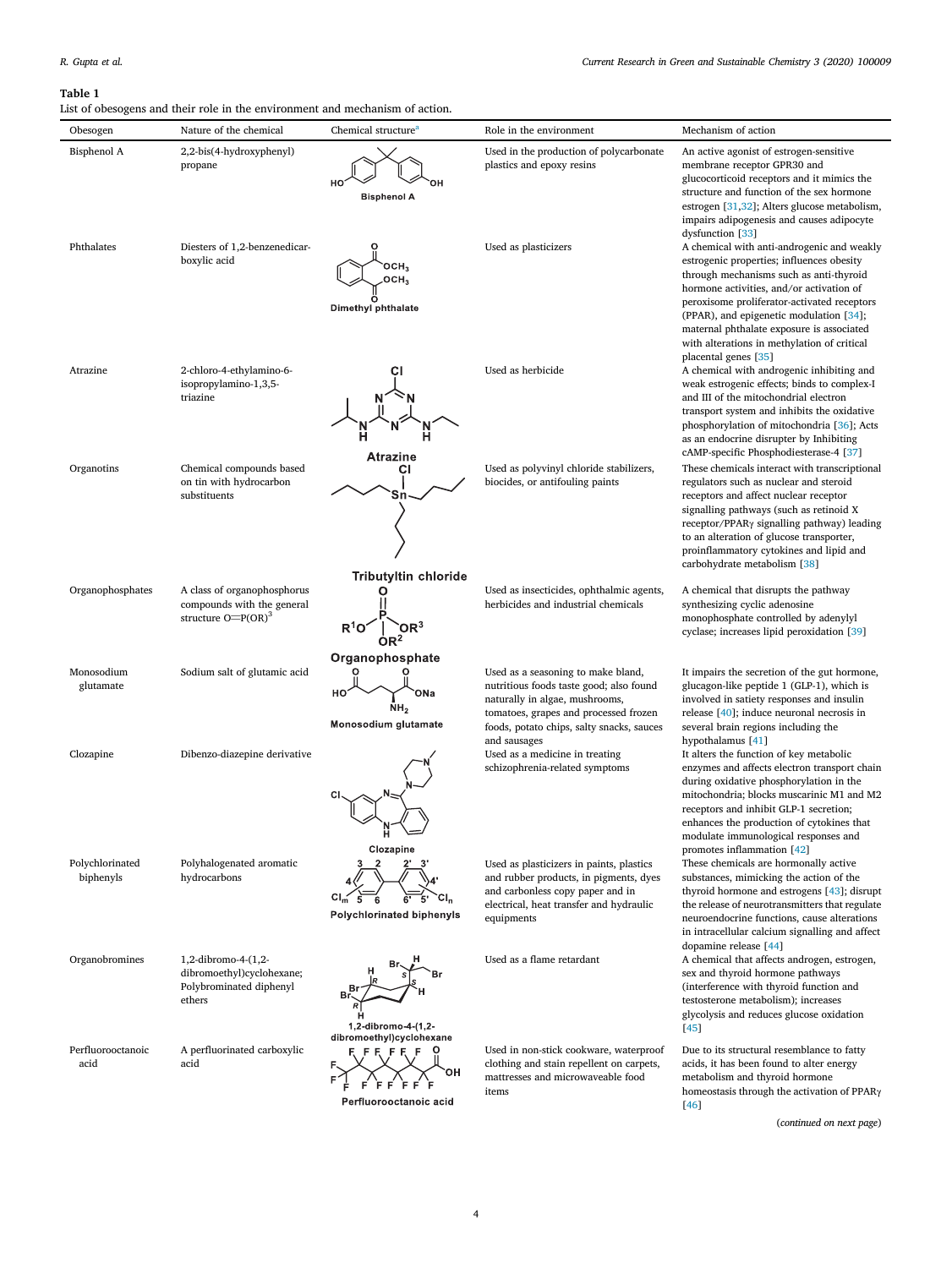#### Table 1 (*continued* )

| Obesogen                              | Nature of the chemical              | Chemical structure <sup>a</sup>                          | Role in the environment                                           | Mechanism of action                                                                                                                                                                                                                                                                                                                                           |
|---------------------------------------|-------------------------------------|----------------------------------------------------------|-------------------------------------------------------------------|---------------------------------------------------------------------------------------------------------------------------------------------------------------------------------------------------------------------------------------------------------------------------------------------------------------------------------------------------------------|
| Genistein                             | A soy-derived isoflavone            | HO.<br>ÒН<br>റ<br>Genistein                              | Used as an angiogenesis inhibitor and a<br>phytoestrogen          | It alters the expression of metabolic and<br>adipogenic regulators, such as PPAR $\gamma$ [47];<br>disrupts the epigenetic regulation of Wnt10b,<br>a key adipogenic gene; alters expression of<br>lipid metabolism genes, disrupts lipolysis and<br>lipogenesis and alters ATP synthesis [48]                                                                |
| Heavy metals                          | Arsenic                             | Arsenobetaine                                            | Used in plastics, mobile phone, solar<br>panels, antiseptics, etc | The chemical has been shown to cause<br>diabetes through the impairment of glucose-<br>stimulated insulin secretion in pancreatic<br>beta-cells, stimulation of pancreatic<br>oxidative damage and insulin resistance in<br>skeletal muscle, increment of<br>gluconeogenesis in liver, and modulation of<br>other hepatic insulin signalling pathways<br>[49] |
| Dichloro-diphenyl-<br>trichloroethane | Organochlorine                      | $CI1$ $Cl2$<br>C.<br>Dichlorodiphenyl<br>trichloroethane | Used as insecticide                                               | A chemical that impairs the function of<br>visceral adipose tissue and decreases the<br>response to energy surplus [50]; causes<br>neuroendocrine disruption of the<br>reproductive axis [51]                                                                                                                                                                 |
| Nicotine                              | N-heterocyclic chemical<br>compound | ċн,<br>Nicotine                                          | Found in the tobacco plant; used as<br>medicine and stimulant     | It modulates the actions of AMP-activated<br>protein kinase, which integrates hormonal<br>and nutritive signals in peripheral organs and<br>hypothalamus, thereby playing a major role<br>in regulation of energy balance; suppresses<br>appetite by activating melanocortin-4<br>receptors expressed on hypothalamic pro-<br>opiomelanocortin neurons [52]   |

<sup>a</sup> All the structures were drawn using ChemDraw.

development of metabolic diseases outcomes such as insulin resistance and obesity, especially when exposure is linked with a high-fat diet [79]. In addition, the Agricultural Health Study in 11,273 pregnant mothers showed that women who reported agricultural exposure to herbicide, ATZ, during pregnancy had a risk of developing gestational diabetes [80]. Hence, environmental exposure to ATZ might be an important contributing factor to the obesity epidemic, as it results in damaging the mitochondrial function, affecting insulin signalling pathway, and inducing insulin resistance and obesity.

### *6.4. Organotins*

Organotin compounds are those chemicals in which a tin atom is covalently bonded to the carbon atom of one or more organic substituents. They are represented by the general formula RSnX, where R is an alkyl group (methyl, ethyl, butyl, octyl) or aryl group and X is a halide (Cl, F) or other organic ligand (oxide, hydroxide, carboxylate or thiolate etc.) [81,82]. These compounds can be classified into four different classes: monoorganotins ( $RSnX<sub>3</sub>$ ), diorganotins ( $R<sub>2</sub>SnX<sub>2</sub>$ ), triorganotins  $(R_3SnX)$  and tetraorganotins  $(R_4Sn)$ .

Organotins are industrially significant compounds which are widely used as polyvinyl chloride (PVC) stabilizers, biocides, or antifouling paints and have given rise to ubiquitous environmental contamination [83]. Organotin infamy is mainly due to trialkyltins (particularly tributyltin (TBT) and to lesser extent triphenyltin (TPT), which are active ingredients in antifouling paint formulations, especially for external marine applications. Thus, TBT is released into water and because of its low water solubility it gets deposited in sediments, resulting in the adverse and inexplicable effects on aquatic organisms [84]. Since, organotins are used in plastics, silicone and foams, therefore it results in their presence almost everywhere in clothes, wallpaper, medical devices, household piping, food containers and toys. Hence, humans are largely exposed to organotins not only through contaminated seafood but also through direct contact with these products and by ingestion and inhalation of dust. Organotins have been detected in human tissue samples

and toxicity data has identified these compounds as carcinogens, endocrine disruptors, immunotoxicants and obesogens [12].

Organotins induce their metabolic- and endocrine-disrupting effects by interacting with transcriptional regulators such as nuclear and steroid receptors and thereby affecting different nuclear receptor signalling pathways and resulting in various morphophysiological effects [85]. These chemicals exert their obesogenic effect not only by stimulating adipogenesis by acting as agonist ligands for nuclear receptors PPARγ but also potentially affecting RXR/PPARγ signalling [86]. TBT has shown to increase the expression of adipocyte markers, lipid accumulation and glucose uptake in preadipocytes and induce the differentiation of pre-adipocytes to adipocytes by activating RXR and PPAR $\gamma$  [86]. Besides studies investigating the effects of TBT on the hypothalamic-pituitary-thyroid axis, there is a frame of facts indicating that TBT can also be considered a thyroid disruptor, thus ultimately contributing to the development of metabolic disorder and obesity [87,88].

#### *6.5. Organophosphates*

Organophosphates (also known as phosphate esters) are a class of Organophosphorus compounds with the general structure  $O= P(OR)^3$ . They can be considered as esters of phosphoric acid. Examples of organophosphates include the following: insecticides (malathion, parathion, diazinon, fenthion, dichlorvos, chlorpyrifos and ethion), nerve gases (soman, sarin and tabun), ophthalmic agents (echothiophate and isoflurophate), antihelmintics (trichlorfon), herbicides (tribufos and merphos), industrial chemicals (tricresyl phosphate) [89]. Organophosphate toxicity can result from household or occupational exposure, military or terrorist action, or iatrogenic mishap. Exposure to organophosphates is also possible via intentional or unintentional contamination of food sources. The accidental inhalation or ingestion of these compounds in fish, dairy products, and other fatty foods that are contaminated, represent the most common way of human exposure [90]. Organophosphate pesticides can be absorbed by all routes, including inhalation, ingestion, and dermal absorption.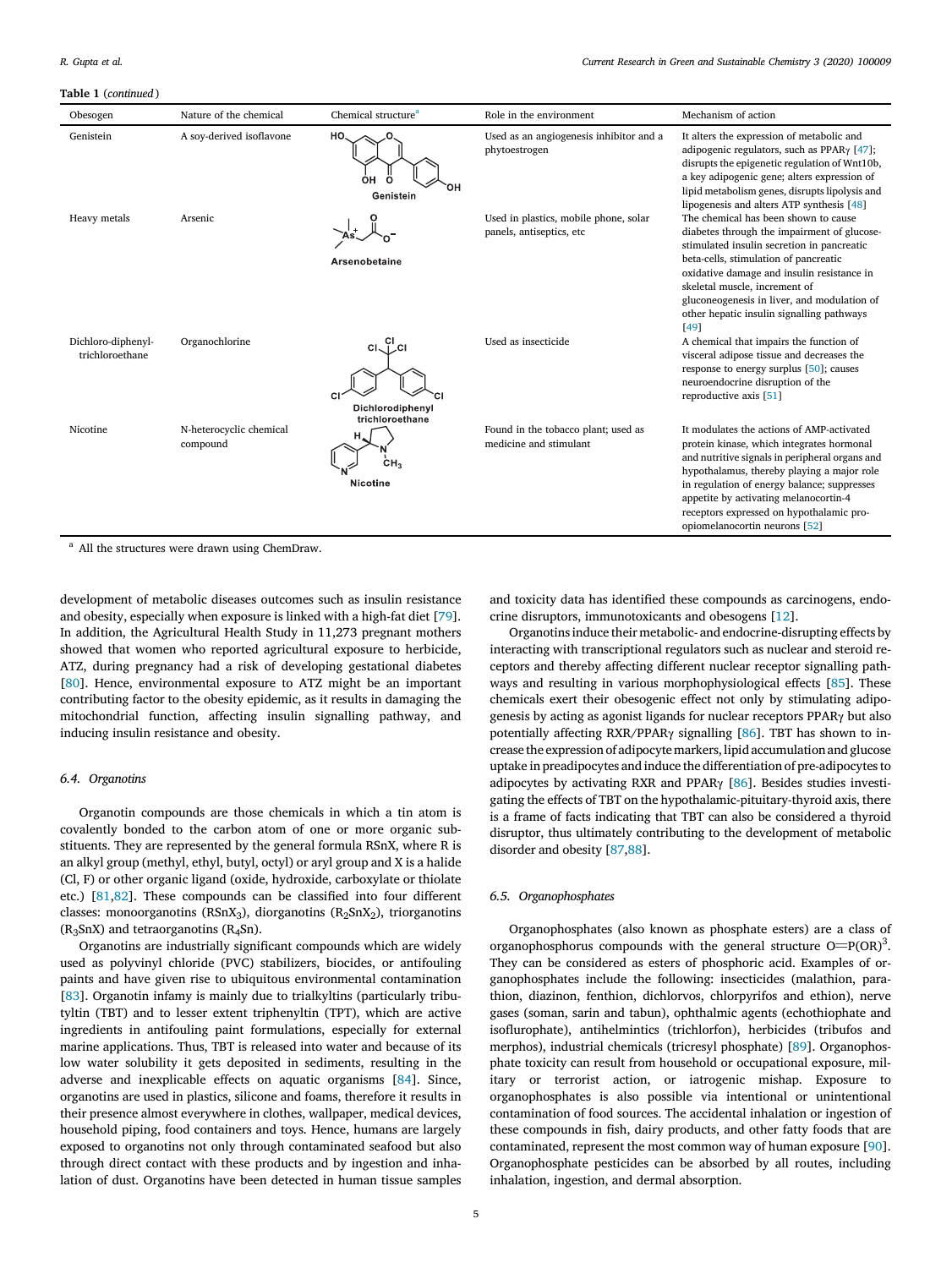# Table 2

| Obesogens                                      | Childhood obesity                                                                                                                                                                                                                                                                                                                                                                     | Adolescent obesity                                                                                                                                                                                                                                                                               | Adult onset obesity                                                                                                                                                                                                                                                                                                                                                               |
|------------------------------------------------|---------------------------------------------------------------------------------------------------------------------------------------------------------------------------------------------------------------------------------------------------------------------------------------------------------------------------------------------------------------------------------------|--------------------------------------------------------------------------------------------------------------------------------------------------------------------------------------------------------------------------------------------------------------------------------------------------|-----------------------------------------------------------------------------------------------------------------------------------------------------------------------------------------------------------------------------------------------------------------------------------------------------------------------------------------------------------------------------------|
| Bisphenol A (BPA)                              | Urinary BPA $($ >5.4 ng/mL $)$ was associated with<br>childhood obesity (OR: 2.55 (95%CI: 1.65, 3.95) (p<br>$< 0.01$ ) [144]                                                                                                                                                                                                                                                          | Urinary BPA (1.24 ng/mL) was associated with<br>adolescent obesity OR: 1.10 (95% CI:<br>$0.89 - 1.35$ [145]                                                                                                                                                                                      | BPA (median concentration of 1.1 ng/mL) was<br>associated with general obesity, OR: 1.78 (95%)<br>CI 1.10–2.89; $p = 0.04$ ) and abdominal obesity<br>OR: 1.55 $(1.04-2.32; p = 0.02)$ [146]                                                                                                                                                                                      |
| Phthalates                                     | No clear trend was seen for the association between<br>BMI and urinary monoethyl phthalate quartiles in<br>boys and girls ( $p > 0.05$ ) [68]                                                                                                                                                                                                                                         | BMI (p-trend $= 0.03$ ) and WC (p-trend $= 0.02$ )<br>increased with urinary monoethyl phthalate<br>quartile in adolescent girls [68]                                                                                                                                                            | BMI increased with urinary monoethyl<br>phthalate quartile in 20-59-year-old women<br>but the effect was less strong compared to<br>adolescent girls (p-trend $= 0.14$ ) [68]                                                                                                                                                                                                     |
| Atrazine                                       | Odds of early menarche for girls with Diamino-<br>chlorotriazine (atrazine analyte) exposures $\geq$<br>median was 1.86 (95% CI: 1.03, 3.38) [147]                                                                                                                                                                                                                                    | NA                                                                                                                                                                                                                                                                                               | Farmers who were exposed to pesticides had<br>higher urinary atrazine mercapturate compared<br>with controls ( $P < 0.05$ ); but no association was<br>observed between atrazine mercapturate and<br>oxidative stress markers ( $p > 0.05$ ) [148]                                                                                                                                |
| Organotins                                     | A trend towards higher weight gain was seen from<br>birth to 3 months of age with increasing placenta<br>tributyltin concentration ( $p = 0.024$ ) [149]                                                                                                                                                                                                                              | NA                                                                                                                                                                                                                                                                                               | Mean measured levels of tributyltin in human<br>serum samples reached concentrations $(-27)$<br>nm) sufficient to activate high-affinity receptors<br>such as RXR and PPAR $\gamma$ [150]                                                                                                                                                                                         |
| Organophosphates<br>(OPs)                      | NA                                                                                                                                                                                                                                                                                                                                                                                    | NA                                                                                                                                                                                                                                                                                               | A significantly higher risk of arrhythmia was<br>observed in the OPs poisoning cohort<br>[subhazard ratio (SHR) $= 1.25$ ] compared with<br>the non-OPs poisoning cohort, particularly in<br>men (SHR $=$ 1.33) and those under 49 years of<br>age (SHR = 3.16) [94]                                                                                                              |
| Monosodium<br>glutamate (MSG)                  | NA                                                                                                                                                                                                                                                                                                                                                                                    | NA                                                                                                                                                                                                                                                                                               | For users in the highest tertile of MSG intake<br>compared to non-users, the multivariable-<br>adjusted odds ratios of overweight were 2.10<br>(95% CI, 1.13–3.90, P for trend = 0.03) and<br>2.75 (95% CI, 1.28–5.95, $p = 0.04$ ) [96]                                                                                                                                          |
| Clozapine                                      | Clozapine (mean dose $304.9 \pm 121.9$ mg/day)<br>increased weight from 124.7 $\pm$ 25.6 lb to 134.2 $\pm$<br>27.4 lb ( $p < 0.0001$ ) and mean BMI from 21.4 kg/m <sup>2</sup><br>to 22.9 kg/m <sup>2</sup> (p < 0.001) [151]                                                                                                                                                        | Absolute and percentage average weight gains<br>due to clozapine exposure $(9.5 \pm 10.4 \text{ kg}; 14.8)$<br>$\pm$ 15.8%) [152]                                                                                                                                                                | Clozapine dose had no relation to weight<br>change between 3 and 12 months of clozapine<br>therapy in community-dwelling patient [153]                                                                                                                                                                                                                                            |
| Polychlorinated<br>biphenyls (PCBs)            | Prenatal exposure to di-ortho PCBs was significantly<br>associated with increased birth weight ( $\beta$ = 137; p =<br>$0.02$ ) [154]                                                                                                                                                                                                                                                 | NA                                                                                                                                                                                                                                                                                               | NA                                                                                                                                                                                                                                                                                                                                                                                |
| Organobromines                                 | A 10-fold increase in maternal serum 2,2',4,4',5,5'-<br>Hexabromodiphenyl ether was associated with<br>lower BMI z-score (β = -0.36, 95% CI, -0.60 to<br>$-0.13$ ) at 2–8 years, smaller waist circumference ( $\beta$<br>$= -1.81$ cm; 95% CI, $-3.13$ to $-0.50$ ) at 4–8 years,<br>and lower percent body fat ( $\beta = -2.37$ ; 95% CI,<br>$-4.21$ to $-0.53$ ) at 8 years [155] | NA                                                                                                                                                                                                                                                                                               | NA                                                                                                                                                                                                                                                                                                                                                                                |
| Perfluorooctanoic acid<br>(PFOA)               | Exposure to PFOA in early life increased the z-score<br>of childhood BMI ( $\beta = 0.10$ , 95% CI: 0.03, 0.17; I2 =<br>27.9%) [156]                                                                                                                                                                                                                                                  | NA                                                                                                                                                                                                                                                                                               | ORs (and 95% CI) for overweight risk by<br>increasing PFOA exposure category for women<br>were 1.0 (ref), 1.0 (0.8, 1.3), 1.0 (0.8, 1.2), 1.0<br>$(0.8, 1.2), 0.9$ $(0.7, 1.1),$ and $0.9$ $(0.7, 1.1)$ and<br>for men were 1.0 (ref), 0.9 (0.6, 1.1), 1.0 (0.7,<br>1.3), 1.0 (0.8, 1.4), 0.7 (0.5, 0.9), and 0.9 (0.7,<br>1.1). ORs for adult obesity risk were similar<br>[157] |
| Genistein                                      | NA                                                                                                                                                                                                                                                                                                                                                                                    | NA                                                                                                                                                                                                                                                                                               | Consumption of genistein for 2 months reduced<br>basal insulin levels by 24% (p value $= 0.05$ ) and<br>a reduced HOMA- IR index by 28% [158]                                                                                                                                                                                                                                     |
| Heavy metals                                   | Higher prenatal Cd levels were associated with<br>higher obesity risk at 5 years of age where the effect<br>of Cd ( $\beta$ = 3.18, se = 1.30, p = 0.014) was robust and<br>corresponds to a $\sim$ 25-fold increase in obesity for<br>every one $\frac{ng}{g}$ increase in blood weight of Cd [159]                                                                                  | The HOMA-IR value was significantly and<br>positively related to the sum of the urinary<br>inorganic and methylated arsenic<br>concentrations and also the BMI Z score, with<br>the regression coefficients (β) being 0.058 ( $p <$<br>0.001) and 0.001 ( $p = 0.027$ ), respectively<br>$[160]$ | Arsenic-related cancer ORs >20 were seen in<br>those with elevated BMIs in both early<br>adulthood and in later life [161]                                                                                                                                                                                                                                                        |
| Dichloro-diphenyl-<br>trichloroethane<br>(DDT) | There was no significant positive relation between in<br>utero DDT exposure and obesity status of 7-year-old<br>children [138]                                                                                                                                                                                                                                                        | Prenatal DDT exposure was associated with<br>several adiposity measures in boys but not girls.<br>Among boys, 10-fold increases in prenatal DDT<br>were associated with increased BMI z-score<br>$\left(\text{adj-}\beta = 0.37, 95\% \text{ CI: } 0.08, 0.65\right)$ [162]                      | NA                                                                                                                                                                                                                                                                                                                                                                                |
| Nicotine                                       | Overweight and obese children with passive smoke<br>exposure had greater overall and central adiposity<br>than nonexposed overweight and obese children (p<br>$< 0.03$ ) [163]                                                                                                                                                                                                        | NA                                                                                                                                                                                                                                                                                               | Among smokers, the risk of obesity increased<br>with the amount smoked and former heavy<br>smokers were more likely to be obese than<br>former light smokers (OR: 1.60, 95%<br>1.56–1.64, $p < 0.001$ [164]                                                                                                                                                                       |

NA: Not applicable (literature not available).

OR: Odds ratio; CI: Confidence Interval.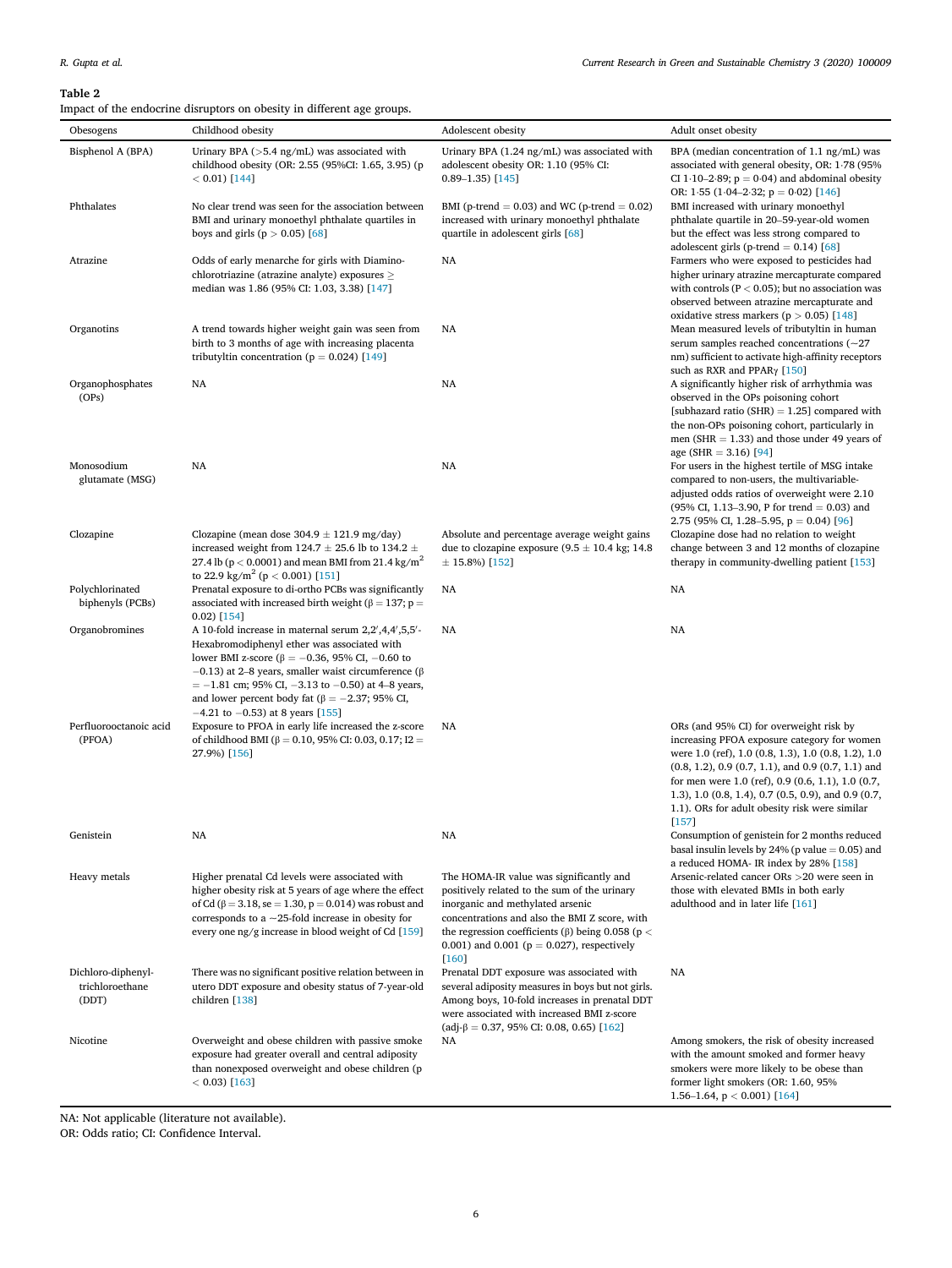Previously organophosphate insecticides had been associated with neuropsychological conditions, but more recently and specifically, the concepts of obesogens is being investigated and researchers began to look at its effect on the endocrine system. A strict link has been reported between the early-life exposure to organophosphates (chlorpyrifos, diazinon or parathion in doses devoid of any acute signs of toxicity) in neonatal rats and the subsequent emergence of hyperinsulinemia and hyperlipidemia, depicting an overall pattern essentially resembling prediabetes, through the pathway synthesizing cyclic AMP controlled by adenylyl cyclase, the common site for disruption by organophosphates [91]. In addition, dietary chronic exposure to chlorpyrifos, has been shown to increase food intake and promote weight gain in mice with apolipoprotein E3 isoform unravelling relevant interactions between toxic exposure to chlorpyrifos and genetic predisposition [92]. A recent study in mice has shown that long-term exposure to chlorpyrifos alters the gut microbiome leading to weight gain and reduced insulin sensitivity [93]. Besides animal studies, a study in organophosphate-exposed cohort ( $N = 7561$ ) and an age- and gender-matched control cohort ( $N =$ 30,244) showed that patients with acute poisoning from organophosphates had higher incidence rates of cardiovascular diseases compared with that of the non-organophosphatepoisoning cohort [94]. Given that obesity is a risk factor for Cardiovascular diseases (CVDs), the impact of organophosphates on CVDs could possibly be mediated through obesity.

#### *6.6. Monosodium glutamate (MSG)*

MSG is the sodium salt of glutamic acid  $[C_5H_8NO_4Na]$ , which is one of the most abundant naturally occurring non-essential amino acids. It is found naturally in algae, mushrooms, tomatoes and grapes. Today, MSG is artificially manufactured by the large-scale fermentation of starch for use in processed frozen foods, potato chips, salty snacks, sauces and sausages.

Lately, there has been a growing concern over MSGs being suspected as dietary obesogens which may be attributed to the altered regulatory mechanisms that hamper the fat metabolism [95]. A cross-sectional study involving 752 healthy Chinese, aged 40–59 years, has shown that the users in the highest tertile of MSG intake had 2.75 times increased risk of being overweight compared to non-users [96]. A prospective cohort study (China Health and Nutrition Survey) comprising 10,095 healthy Chinese adults, aged 18–65 years, also showed that the hazard ratio of overweight was 1.33 for participants in the highest quintile of MSG intake compared with those in the lowest quintile [97]. Furthermore, a study in 349 Thai individuals, aged 35–55 years, demonstrated that there was 1.16 times increased risk of being overweight for every 1 g increase in MSG intake [98].

Metabolic diseases such as obesity and diabetes may be influenced by endocrine disrupting interactions between consumed MSG and the hormones such as glucagon-like peptide 1 (GLP-1) which are involved in satiety responses and insulin release. A cell line study has shown that 72 h of exposure at dietary levels of MSG resulted in pre-lethal cytotoxicity and a significant decline in GLP-1 secretion, which highlights the possible role of MSG in inducing obesity by impairing GLP-1 secretion [40]. These evidences provide a starting point for further investigations of the role of MSG as an obesogen in disrupting the activities of other gut hormones.

### *6.7. Clozapine*

Clozapine is a dibenzo-diazepine derivative, which shows strong antagonism towards several neurotransmitter receptors and is more effective in treating schizophrenia-related symptoms [99]. Prolonged use of clozapine has found to cause drug-induced metabolic syndrome in mammals that gave rise to adverse metabolic side effects such as obesity [100]. It has been shown that clozapine alters the function of key metabolic enzymes and affects electron transport chain during oxidative phosphorylation in the mitochondria [100]. Furthermore, clozapine treatment has been associated with increased production of reactive

oxygen species (ROS) and antioxidant proteins in cells and tissues [101, 102]. Studies have shown mitochondrial dysfunction, increased production of ROS and inflammation as mechanisms which are related to the development of obesity [103]. In addition, clozapine has been found to induce a preference for high-fat/high-sugar foods in both rats [104] and humans [105]. Animal studies have shown that clozapine blocks muscarinic M1 and M2 receptors and inhibits GLP-1 secretion [104] which influences the food preference and the secretion of high glucagon that affects the glucose homeostasis leading to impaired glucose tolerance and increase body weight.

### *6.8. Polychlorinated biphenyls*

Polychlorinated biphenyls (PCBs) are polyhalogenated aromatic hydrocarbons having up to 10 chlorine atoms attached to the biphenyl ring. Due to their non-flammability, high boiling points, chemical stability and insulating properties, PCBs are heavily used in various commercial applications such as plasticizers in paints, plastics and rubber products, in pigments, dyes and carbonless copy paper and in electrical, heat transfer and hydraulic equipment. Due to their high thermodynamic stability and persistent nature, they can be leached into the environment and bioaccumulate via entering the food chains. PCBs are mainly stored in the human adipose tissue and liver with elimination half-lives of around 10–15 years [43]. Experimental results also support their endocrine disrupting properties including disturbances in reproductive and metabolic physiology [106]. A study in 448 British mother-daughter dyads showed that prenatal exposure to PCBs was inversely associated with daughters' birth weight [24].

Animal studies have shown that PCB-153 (2,2',4,4',5,5'-hexachlorobiphenyl) [107], the most prevailed congener in human serum, significantly increased body weight in mice that were fed with high fat diet (HFD) suggesting that PCB-153 is a diet-dependent obesogen [108]. It was hypothesized that PCB-153 causes obesity by stimulating the production of abnormal adipocytokines and altering hepatic lipid metabolism, which might lead to the up-regulation of lipid biosynthesis gene expression and down-regulating beta-oxidation genes [108]. However, studies focussing on the precise mechanism by which PCB-153 cause obesity are highly warranted.

#### *6.9. Organobromines*

1,2-Dibromo-4-(1,2-dibromoethyl)cyclohexane (DBE-DBCH) is an exemplar organobromine compound, which is used as a flame retardant. Reports have shown that isomers of DBE-DBCH has multimodal endocrine disrupting potential as it affects androgen, estrogen, sex and thyroid hormone pathways [109]. Obesogenecity in birds could greatly affect their survival as increase in body weight may hamper the ability of flight and thereby their escape from predators. The mechanism by which DBE-DBCH may facilitate obesity is still not well understood but there are reports showing that these obesogens may act by disrupting sex steroids, which play a vital role in mobilizing stored lipids [110]. However, further mechanistic studies are in progress that are taking other possible pathways into consideration such as endocrine disruption of thyroid hormone pathway.

Polybrominated diphenyl ethers (PBDEs) are another class of organobromines that are utilized as synthetic flame retardants in many household and industrial products. Similar to PCBs, they also tend to accumulate in adipose tissue because of their persistent nature and lipophilicity [111]. PBDEs have been shown to disrupt endocrine homeostasis by reducing the thyroxine levels (T4) in the plasma of mice and rats and this has shown to disrupt lipid metabolism [112,113]. Animal studies have also shown that upon exposure to penta-BDE (Pentabromodiphenyl ether - a technical mixture of different PBDE congeners), an increase in lipolysis and reduction in glucose oxidation was observed; both of these characteristics are associated with obesity [45]. The present understanding of the environmental behaviour of PBDEs as an obesogen is far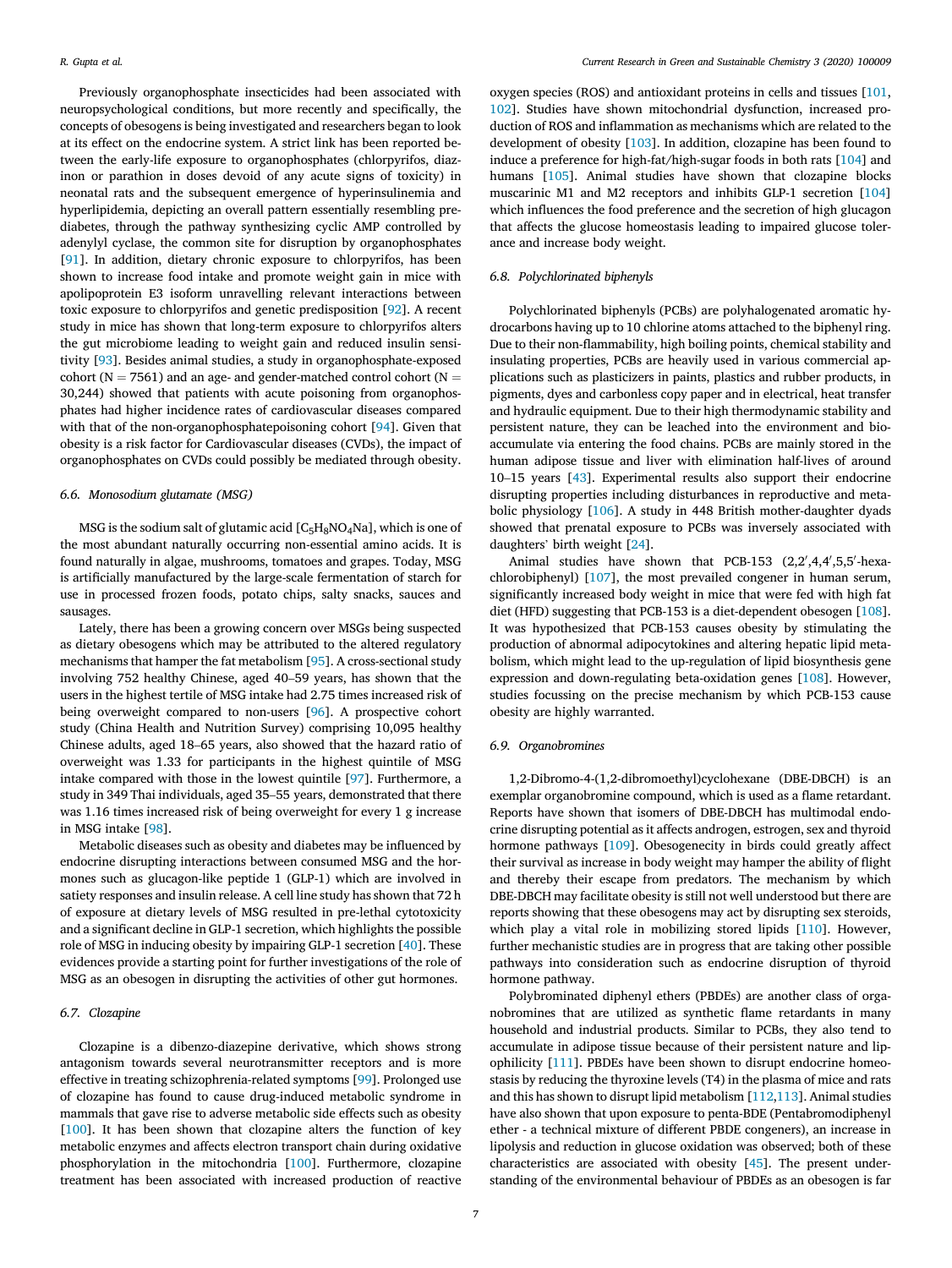from complete and hence further research is necessary to more fully understand their role as an EDC.

#### *6.10. Per*fl*uorooctanoic acid*

Perfluorooctanoic acid (PFOA) is a surfactant, which is used in nonstick cookware, waterproof clothing and stain repellent on carpets, mattresses and microwaveable food items [95]. PFOA has a tendency to accumulate in liver and kidney and has a mean serum half-life of four years. Due to its structural resemblance to fatty acids, it has been found to activate peroxisome proliferator-activated receptor (PPAR-α), which is a key transcription factor in lipid metabolism. Animal studies have shown that mice exposed prenatally to PFOA were more likely to become obese than controls when they reached adulthood [114]. Furthermore, PFOA exposed HFD-fed mice showed significant increase in body weight and peripheral adipose tissues. Exposure to PFOAs during development has also shown to increase insulin, leptin and body weight during mid-life [114]. However, it is still not clear whether PFOAs contribute to obesity in humans; hence, epidemiological studies in humans are required to establish a relationship between PFOAs and obesity.

#### *6.11. Genistein*

Genistein is the most active isoflavone (Table 1) found predominantly in legumes and it has attracted much attention of the scientific community as an angiogenesis inhibitor and a phytoestrogen [115]. Besides, it has also proven to be promising in the treatment of metabolic disorders owing to its antioxidant and anti-inflammatory activities [116]. Interestingly, at low doses, genistein was shown to be responsible for changes in the expression of metabolic and adipogenic regulators, such as PPAR-γ, thus promoting fat accumulation in adipose tissue, especially in male mice [47]. A study in rats has also shown that genistein can dysregulate the body composition, in a dose-dependent and gender-specific manner, thereby disrupting and reprogramming the signals dictating adipose tissue expansion, likely throughout the early-life epigenetic regulation of Wnt10b, one of the key adipogenic genes in adipose tissue [117]. Studies in humans have shown that genistein intake is associated with decreased BMI, weight, waist circumference, and total body fat mass in postmenopausal women [118]. However, the mechanisms by which genistein has its beneficial effect on obesity is still unclear.

### *6.12. Heavy metals*

The term 'heavy metals' simply refers to metals having high densities, atomic numbers or weights, and are toxic at relatively low concentrations. Heavy metals belong to many aspects of modern human life (plastics, mobile phone, solar panels, antiseptics, and many more) and pose serious threat on human health [119,120] as they cannot be destroyed or degraded, and tend to bioaccumulate. However, heavy metals such as iron (Fe), cobalt (Co), and zinc (Zn) are considered as essential nutrients to humans.

Animal and human studies have shown that consuming Ascontaminated water can significantly increase leptin levels in the serum of the offspring of pregnant rodents and women, placental tissue, and cord blood [121–123]. Epidemiological studies have shown that individuals living in those areas with high exposure to As had an increased risk of developing type 2 diabetes [49]. The mechanisms by which As is likely to increase the risk of diabetes in humans could be through the impairment of glucose-stimulated insulin secretion in pancreatic beta-cells, stimulation of pancreatic oxidative damage and insulin resistance in skeletal muscle, increment of gluconeogenesis in liver, and modulation of other hepatic insulin signalling pathways [124–128]. Furthermore, studies have shown that arsenobetaine (Table 1), an organoarsenic compound that is the main source of arsenic found in fish, can accumulate in human body or transform into toxic inorganic arsenic in the gastrointestinal tract by microorganisms [129]. A

study in 369 individuals from the Korean Korea National Health and Nutrition Examination Survey demonstrated a significant association between urine arsenobetaine and pancreatic β-cell function (HOMA-β), which has been shown to be influenced by obesity [130].

Cd is a well-known human carcinogen ranked seventh on the list of toxicants of potential concerns as declared by the Agency for Toxic Substances and Disease Registry. Pb is another highly toxic and carcinogenic metals for humans with no safe blood levels as identified by the Centers for Disease Control and Prevention (CDC) [131]. Exposure to both Cd and Pb heavy metals, especially, during the prenatal period has been shown to be associated with lower birth weight and gestational age in humans [132–134]. Similar to those of human studies, animal studies of perinatal Pb exposure has also been identified to increase body weight, fat mass or food intake in adulthood [135,136]. Likewise, Cd exposure during early life has also been shown to increase fat mass in male mice. Studies have also shown that inflammation, oxidative stress, and insulin resistance [137] may also play vital roles in Cd and Pb-induced obesity.

#### *6.13. Dichlorodiphenyltrichloroethane (DDT)*

DDT is a colourless, odourless and first modern synthetic organochlorine insecticide (Table 1) developed in 1940s. DDT and its metabolite product, dichlorodiphenyldichloroethylene (DDE), have been shown to be associated with adverse health problems which include diabetes and obesity in children [138]. Animal studies have shown that ancestral exposure to DDT can result in obesity transgenerationally suggesting that the etiology of obesity may in part be due to environmentally induced epigenetic transgenerational inheritance [139]. A study in rats have shown that exposure to DDE impairs the function of visceral adipose tissue and decreases the response to energy surplus, thereby contributing significantly to metabolic dysfunction and inflammation [140]. Cell line studies have shown that DDT can target PPARγ by increasing its expression or binding to it directly to activate downstream cascades that eventually leads to enhanced adipogenesis [50]. Besides affecting PPARγ, DDT has also shown to directly increase the expression of genes such as involved in lipid storage in adipocytes [50]. Given the role of DDT in endocrine diseases, a more careful risk consideration of the use of DDT is required.

### *6.14. Nicotine*

Nicotine is found in the tobacco plant which is indigenous to the Americans and has been used as medicine and stimulant for at least 2000 years. Epidemiological studies showed that maternal smoking in pregnancy is a major risk factor for obesity even when exposure is limited only to early pregnancy stage [141,142]. Studies have shown that prenatal nicotinic overload prevents sympathetic responsiveness, which can lead to peripheral as well as central underactivity of noradrenergic systems; this in turn may increase appetite and decrease mobilization of fat from adipose tissue [143]. Additional studies are required to assess whether nicotine exposure in early pregnancy increases long-term risk of obesity and its related disease outcomes.

#### 7. Role of obesogens on epigenetic modifications

Epigenetics is the study of heritable patterns of phenotype resulting from changes in a chromosome without alterations in the DNA sequence. In other words, epigenetic modifications refer to changes in the gene expression that are not caused by changes in the DNA sequences but are due to events such as DNA methylations and histone modifications [165]. Research in the field of EDCs has now focused on the effects of chemical exposures on the development of obesity through modulation of the epigenome during in utero and early postnatal stage. Exposure to a EDC appears to modify the epigenome, and available evidence demonstrates that chemical-induced epigenetic changes can be heritable [166]. Hence,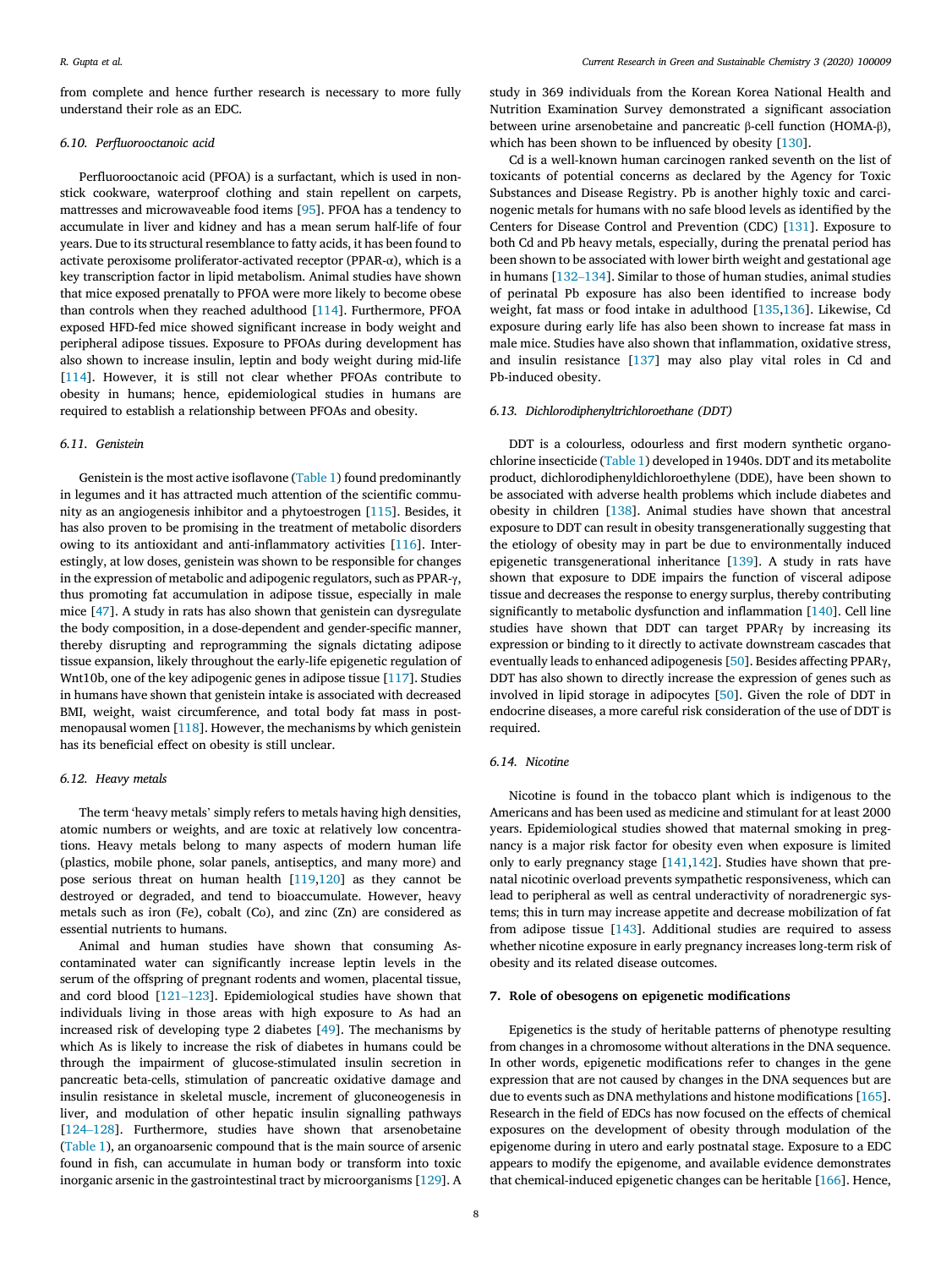*R. Gupta et al. Current Research in Green and Sustainable Chemistry 3 (2020) 100009*

exposure to EDCs may influence the metabolic status of an individual, with the potential for these effects to be transmitted to subsequent generations.

Even though there is no direct evidence to support an association of epigenetic mechanism for the actions of these environmental obesogens, studies in agouti mouse model offer a glimpse of this association [167]. Maternal dietary genistein supplementation in mice during gestation shifted the coat color of heterozygous viable yellow agouti offspring toward pseudoagouti. This phenotypic change was associated with increased methylation and the genistein-induced hypermethylation persisted into adulthood and protected the offspring from obesity [168]. Furthermore, exposure of pregnant rats to the fungicide, vinclozolin, led to transgenerational epigenetic modifications into at least the F4 generation [169]. EDCs can cause obesity and other related diseases by disrupting the epigenetic, structural, and functional mechanisms, which control energy homeostasis, lipid metabolism, appetite regulation, and adipogenesis.

#### 8. Obesogens and COVID-19

At the time of writing this article, a novel human coronavirus, severe acute respiratory syndrome coronavirus 2 (SARS-CoV-2) (formerly called HCoV-19), had emerged in Wuhan, China, in late 2019 and was identified as the causative agent for a cluster of pneumonia cases. SARS-CoV-2, which causes the COVID-19, had spread throughout China and globally causing unprecedented deaths. Interestingly, in 2003, a study in Chinese population had demonstrated a positive association between air pollution and severe acute respiratory syndrome (SARS) case fatality, where SARS patients from regions with high air pollution index (API) were twice as likely to die from SARS compared to those from regions with low APIs [170]. A study from the US had shown that long-term exposure to air pollution [each 10  $\mu$ g/m $^3$  elevation in particulate matters (PM10)] resulted in 6% increased risk of cardiopulmonary mortality [171]. Furthermore, exposure to PM10 was also linked to asthma and bronchitis. Given the data from these studies, it could be hypothesized that exposure to air pollutants might have an impact on the prognosis of SARS. Human studies have shown that nitrogen dioxide  $(NO<sub>2</sub>)$ , which is one of the components of air pollution, was associated with higher fasting serum lipids among obese people suggesting obesity may exacerbate the effects of air pollution [172]. Animal studies have also shown that early-life exposure to air pollution particulates can lead to increased visceral obesity, insulin resistance, and inflammation suggesting the role of  $NO<sub>2</sub>$  as an endocrine disruptor [173]. Given that COVID-19 is similar to SARS in causing respiratory illness, it is possible that exposure to NO<sub>2</sub> could increase the mortality rate among COVID-19 patients; however, future studies are required to confirm this relationship.

#### 9. Strategies for change and conclusions

To overcome the detrimental effects of obesogens on metabolic health, implementation of strategies such as expanded research programs and workshops, public health policies, and education efforts are highly warranted. Endocrine disruptor screening programs have been developed by the Environmental Protection Agency to assess the chemicals for their endocrine-disrupting effects [174] and this initiative should be expanded to identify obesogens and the molecular mechanisms by which they affect the metabolic health to specifically identify life-threatening chemicals. In addition, risk analysis should be developed by identifying groups who are exposed to high-risk obesogens and factors such as genetic variations that are linked to detoxification and metabolic pathways. Furthermore, instead of directly measuring the EDCs [175], development of clinical biomarkers will be useful in identifying individuals who are exposed to the obesogens and who can be prospectively monitored for the development of metabolic diseases such as obesity. Strategies to limit the production and the use of chemicals that affect the metabolic health

and to ban the chemicals that are likely to induce transgenerational effects should be implemented.

One of the important goals of green chemistry is to avoid the hazardous exposure to these environmental obesogens/EDCs by designing a safer version of these synthetic chemicals [176]. This can be achieved by understanding the obesogen's potential hazardous effect as early in the design process, which will enable the chemists to design new chemicals without these harardous effects. For instance, an endocrine disruption testing protocol has been developed for new chemical design by a team of 23 scientists and this protocol aims at measuring potential hormone-like or hormone-inhibiting effects of obesogens [177]. In addition, given the rapid advances in science, new assays are being incorporated into the protocol.

In conclusion, further experimental and epidemiological approaches are necessary to fully establish a magnitude of potentially hazardous effects of obesogens in humans, and its association to obesity and its related diseases. Research focussing on understanding the role of environmental obesogens in the epidemics of obesity is in an infant stage; hence, besides chemists, researchers from the field of genetics, molecular biology, epidemiology, physiology and clinical medicine are required to improve the understanding of the role of environment in obesity. For the design of safer version of obesogens through green chemistry approaches, a collaborative undertaking among the chemist, toxicologists and scientists is required; this will permit the evaluation of toxicity using appropriate experimental methods and will help lead to a new generation of inherently safer chemicals. These collaborative approaches will also educate the public and the lawmakers about the threat of endocrine disruptors and will limit the use of such obesogens through the implementation of public health policies. To overcome the challenges involved in studying the risk of obesity in relation to environmental obesogen exposures during early life, large sample size, prospective study designs, well characterised assessment of exposure and advanced statistical analysis are required to provide a strong evidence base for recommendations and strategies to prevent obesity and other related diseases.

Continued improvements in global legislation and adoption of practices such as, Registration, Evaluation, Authorisation and Restriction of Chemicals (REACH), in concert with regulatory bodies and nongovernmental organisations will see a move to safer alternatives enabling better green and sustainable chemistry.

#### Funding

Newton Fund Researcher Links workshop grant, ID 2018-RLWK10- 10480. The grant is funded by the UK Department for Business, Energy and Industrial Strategy and the Royal Society of Chemistry and delivered by the British Council.

#### Declaration of Competing Interest

None.

#### CRediT authorship contribution statement

Radhika Gupta: Formal analysis, Resources, Data curation, Writing review & editing, Software. Prashant Kumar: Formal analysis, Resources, Data curation, Writing - review & editing. Nighat Fahmi: Formal analysis, Resources, Data curation, Writing - review & editing. Bhaskar Garg: Formal analysis, Resources, Data curation, Writing - review & editing. Sriparna Dutta: Formal analysis, Resources, Data curation, Writing - review & editing. Shilpee Sachar: Formal analysis, Resources, Data curation, Writing - review & editing. Avtar S. Matharu: Writing - review & editing, Supervision. Karani S. Vimaleswaran: Conceptualization, Resources, Data curation, Writing - original draft, Writing - review & editing, Project administration, Formal analysis, Methodology, Supervision, Validation.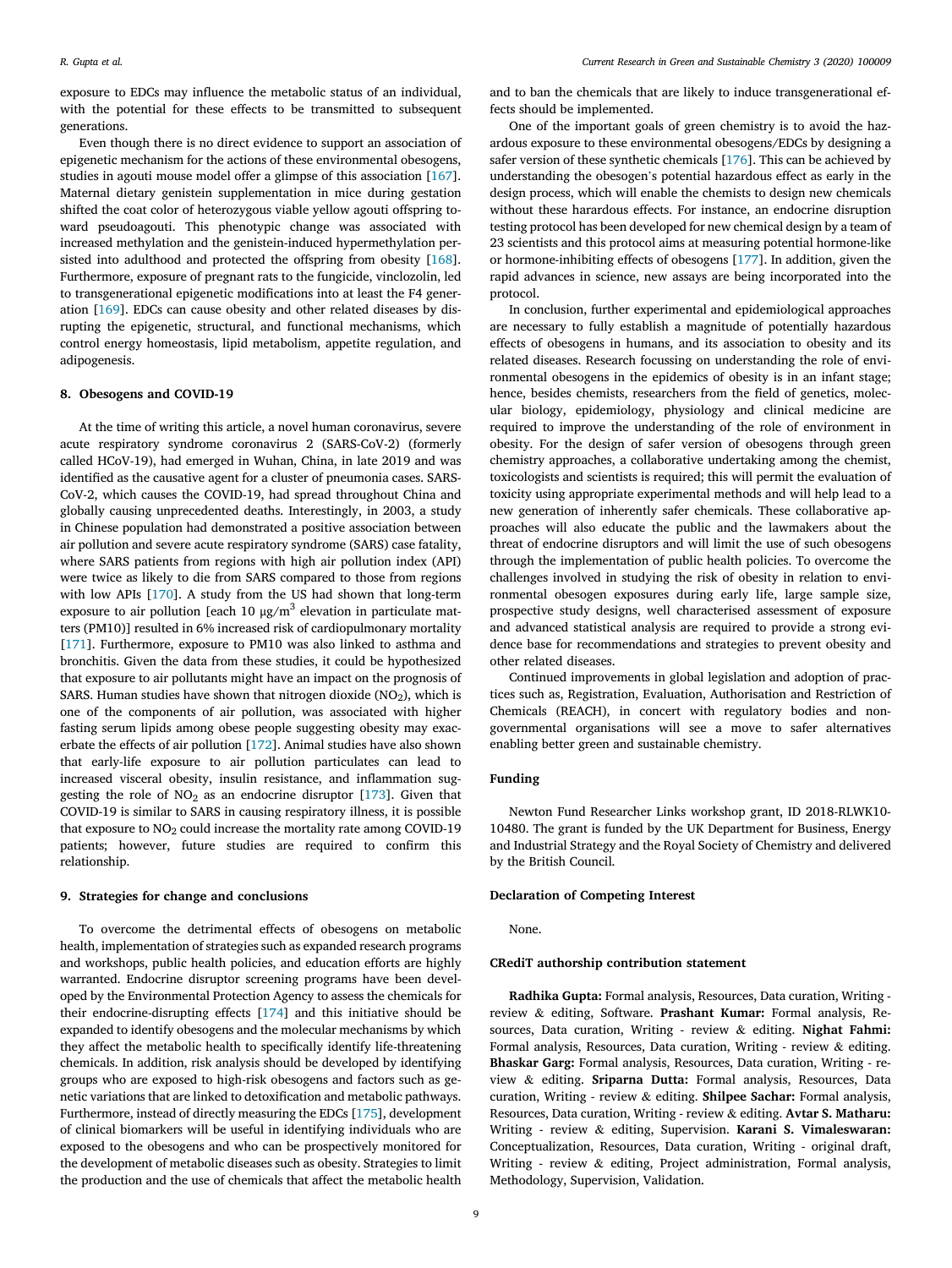#### Acknowledgements

The Authors would like to acknowledge that this work is the direct output of a Newton Fund Researcher Links Workshop grant, ID 2018- RLWK10-10480, between the United Kingdom and India, which allowing researchers to collaborate. The grant is funded by the UK Department for Business, Energy and Industrial Strategy and The Royal Society of Chemistry and delivered by the British Council. For further information, please visit www.newtonfund.ac.uk.

#### References

- [1] L.M. Jaacks, S. Vandevijvere, A. Pan, C.J. McGowan, C. Wallace, F. Imamura, et al., The obesity transition: stages of the global epidemic, Lancet Diabetes Endocrinol. 7 (3) (2019) 231–240.
- [2] World Health Organisation. https://www.who.int/news-room/fact-sheets/deta il/obesity-and-overweight, 2018.
- [3] K.S. Vimaleswaran, R.J. Loos, Progress in the genetics of common obesity and type 2 diabetes, Expet Rev. Mol. Med. 12 (2010) e7.
- [4] K.S. Vimaleswaran, D. Bodhini, N. Lakshmipriya, K. Ramya, R.M. Anjana, V. Sudha, et al., Interaction between FTO gene variants and lifestyle factors on metabolic traits in an Asian Indian population, Nutr. Metab. 13 (2016) 39.
- [5] B.A. Neel, R.M. Sargis, The paradox of progress: environmental disruption of metabolism and the diabetes epidemic, Diabetes 60 (7) (2011) 1838–1848.
- [6] R. Kelishadi, P. Poursafa, F. Jamshidi, Role of environmental chemicals in obesity: a systematic review on the current evidence, J Environ Public Health 2013 (2013) 896789.
- [7] S.H. McNutt, P. Purwin, C. Murray, Vulvo-vaginitis in swine: preliminary report, J. Am. Vet. Med. Assoc. 73 (1928) 484.
- [8] K.A. Thayer, J.J. Heindel, J.R. Bucher, M.A. Gallo, Role of environmental chemicals in diabetes and obesity: a National Toxicology Program workshop review, Environ. Health Perspect. 120 (6) (2012) 779–789.
- [9] J.J. Heindel, F.S. vom Saal, Role of nutrition and environmental endocrine disrupting chemicals during the perinatal period on the aetiology of obesity, Mol. Cell. Endocrinol. 304 (1-2) (2009) 90–96.
- [10] T.T. Schug, A.F. Johnson, L.S. Birnbaum, T. Colborn, L.J. Guillette Jr., D.P. Crews, et al., Minireview: endocrine disruptors: past lessons and future directions, Mol. Endocrinol. 30 (8) (2016) 833–847.
- [11] P.F. Baillie-Hamilton, Chemical toxins: a hypothesis to explain the global obesity epidemic, J. Alternative Compl. Med. 8 (2) (2002) 185–192.
- [12] F. Grun, B. Blumberg, Environmental obesogens: organotins and endocrine disruption via nuclear receptor signaling, Endocrinology 147 (6 Suppl) (2006) S50–S55.
- [13] I. Di Gregorio, R.A. Busiello, M.A. Burgos Aceves, M. Lepretti, G. Paolella, L. Lionetti, Environmental pollutants effect on Brown adipose tissue, Front. Physiol. 9 (2018) 1891.
- [14] Special Report on Environmental Endocrine Disruption: an Effects Assessment and Analysis, U.S. Environmental Protection Agency, Washington, D.C., 1997.
- [15] C. Casals-Casas, B. Desvergne, Endocrine disruptors: from endocrine to metabolic disruption, Annu. Rev. Physiol. 73 (2011) 135–162.
- [16] E. Swedenborg, J. Ruegg, S. Makela, I. Pongratz, Endocrine disruptive chemicals: mechanisms of action and involvement in metabolic disorders, J. Mol. Endocrinol. 43 (1) (2009) 1–10.
- [17] Y. Combarnous, T.M.D. Nguyen, Comparative overview of the mechanisms of action of hormones and endocrine disruptor compounds, Toxics 7 (1) (2019).
- [18] F. Grun, B. Blumberg, Endocrine disrupters as obesogens, Mol. Cell. Endocrinol. 304 (1-2) (2009) 19–29.
- [19] P.D. Darbre, Endocrine disruptors and obesity, Curr Obes Rep 6 (1) (2017) 18–27.
- [20] J.J. Heindel, B. Blumberg, M. Cave, R. Machtinger, A. Mantovani, M.A. Mendez, et al., Metabolism disrupting chemicals and metabolic disorders, Reprod. Toxicol. 68 (2017) 3–33.
- [21] E. Oken, E.B. Levitan, M.W. Gillman, Maternal smoking during pregnancy and child overweight: systematic review andmeta-analysis, Int. J. Obes. 32 (2) (2008) 201–210.
- [22] M. Behl, D. Rao, K. Aagaard, T.L. Davidson, E.D. Levin, A.C. Holloway, Evaluation of the association between maternal smoking, childhood obesity, and metabolic disorders: a national toxicology program workshop review, Environ. Health Perspect. 121 (2013) 170–180.
- [23] R. Wickstrom, Effects of nicotine during pregnancy: human and experimental evidence, Curr. Neuropharmacol. 5 (3) (2007) 213–222.
- [24] J.F. Patel, T.J. Hartman, A. Sjodin, K. Northstone, E.V. Taylor, Prenatal exposure to polychlorinated biphenyls and fetal growth in British girls, Environ. Int. 116 (2018) 116–121.
- [25] K.L. Kezios, X. Liu, P.M. Cirillo, B.A. Cohn, O.I. Kalantzi, Y. Wang, et al., Dichlorodiphenyltrichloroethane (DDT), DDT metabolites and pregnancy outcomes, Reprod. Toxicol. 35 (2013) 156–164.
- [26] M. La Merrill, L.S. Birnbaum, Childhood obesity and environmental chemicals, Mt. Sinai J. Med. 78 (1) (2011) 22–48.
- [27] S. Kirchner, T. Kieu, C. Chow, S. Casey, B. Blumberg, Prenatal exposure to the environmental obesogen tributyltin predisposes multipotent stem cells to become adipocytes, Mol. Endocrinol. 24 (3) (2010) 526–539.
- [28] J. Kaludjerovic, W.E. Ward, Diethylstilbesterol has gender-specific effects on weight gain and bone development in mice, J. Toxicol. Environ. Health 71 (15) (2008) 1032–1042.
- [29] B.S. Rubin, A.M. Soto, Bisphenol A: perinatal exposure and body weight, Mol. Cell. Endocrinol. 304 (1-2) (2009) 55–62.
- [30] H. Masuno, J. Iwanami, T. Kidani, K. Sakayama, K. Honda, Bisphenol a accelerates terminal differentiation of 3T3-L1 cells into adipocytes through the phosphatidylinositol 3-kinase pathway, Toxicol. Sci. 84 (2) (2005) 319–327.
- [31] H. MacKay, Z.R. Patterson, A. Abizaid, Perinatal exposure to low-dose bisphenol-A disrupts the structural and functional development of the hypothalamic feeding circuitry, Endocrinology 158 (4) (2017) 768–777.
- [32] P. Thomas, J. Dong, Binding and activation of the seven-transmembrane estrogen receptor GPR30 by environmental estrogens: a potential novel mechanism of endocrine disruption, J. Steroid Biochem. Mol. Biol. 102 (1-5) (2006) 175–179.
- [33] F. Ariemma, V. D'Esposito, D. Liguoro, F. Oriente, S. Cabaro, A. Liotti, et al., Lowdose bisphenol-A impairs adipogenesis and generates dysfunctional 3T3-L1 adipocytes, PloS One 11 (3) (2016), e0150762.
- [34] B. Desvergne, J.N. Feige, C. Casals-Casas, PPAR-mediated activity of phthalates: a link to the obesity epidemic? Mol. Cell. Endocrinol. 304 (1-2) (2009) 43–48.
- [35] N.M. Grindler, L. Vanderlinden, R. Karthikraj, K. Kannan, S. Teal, A.J. Polotsky, et al., Exposure to phthalate, an endocrine disrupting chemical, alters the first trimester placental methylome and transcriptome in women, Sci. Rep. 8 (1) (2018) 6086.
- [36] S. Sagarkar, D. Gandhi, S.S. Devi, A. Sakharkar, A. Kapley, Atrazine exposure causes mitochondrial toxicity in liver and muscle cell lines, Indian J. Pharmacol. 48 (2) (2016) 200–207.
- [37] M. Kucka, K. Pogrmic-Majkic, S. Fa, S.S. Stojilkovic, R. Kovacevic, Atrazine acts as an endocrine disrupter by inhibiting cAMP-specific phosphodiesterase-4, Toxicol. Appl. Pharmacol. 265 (1) (2012) 19–26.
- [38] A.A. Tinkov, O.P. Ajsuvakova, M.G. Skalnaya, A.V. Skalny, M. Aschner, J. Suliburska, et al., Organotins in obesity and associated metabolic disturbances, J. Inorg. Biochem. 191 (2019) 49–59.
- [39] T. Oksay, M. Naziroglu, O. Ergun, S. Dogan, O. Ozatik, A. Armagan, et al., N-acetyl cysteine attenuates diazinon exposure-induced oxidative stress in rat testis, Andrologia 45 (3) (2013) 171–177.
- [40] M. Shannon, B. Green, G. Willars, J. Wilson, N. Matthews, J. Lamb, et al., The endocrine disrupting potential of monosodium glutamate (MSG) on secretion of the glucagon-like peptide-1 (GLP-1) gut hormone and GLP-1 receptor interaction, Toxicol. Lett. 265 (2017) 97–105.
- [41] J.W. Olney, Brain lesions, obesity, and other disturbances in mice treated with monosodium glutamate, Science 164 (3880) (1969) 719–721.
- [42] M. Kluge, A. Schuld, A. Schacht, H. Himmerich, M.A. Dalal, P.M. Wehmeier, et al., Effects of clozapine and olanzapine on cytokine systems are closely linked to weight gain and drug-induced fever, Psychoneuroendocrinology 34 (1) (2009) 118–128.
- [43] E. Dirinck, P.G. Jorens, A. Covaci, T. Geens, L. Roosens, H. Neels, et al., Obesity and persistent organic pollutants: possible obesogenic effect of organochlorine pesticides and polychlorinated biphenyls, Obesity (Silver Spring) 19 (4) (2011)  $709 - 714$
- [44] M.R. Bell, Endocrine-disrupting actions of PCBs on brain development and social and reproductive behaviors, Curr. Opin. Pharmacol. 19 (2014) 134–144.
- [45] A.A. Hoppe, G.B. Carey, Polybrominated diphenyl ethers as endocrine disruptors of adipocyte metabolism, Obesity (Silver Spring) 15 (12) (2007) 2942–2950.
- [46] M.B. Rosen, J.S. Lee, H. Ren, B. Vallanat, J. Liu, M.P. Waalkes, et al., Toxicogenomic dissection of the perfluorooctanoic acid transcript profile in mouse liver: evidence for the involvement of nuclear receptors PPAR alpha and CAR, Toxicol. Sci. 103 (1) (2008) 46–56.
- [47] M. Penza, C. Montani, A. Romani, P. Vignolini, B. Pampaloni, A. Tanini, et al., Genistein affects adipose tissue deposition in a dose-dependent and genderspecific manner, Endocrinology 147 (12) (2006) 5740–5751.
- [48] K. Szkudelska, L. Nogowski, Genistein–a dietary compound inducing hormonal and metabolic changes, J. Steroid Biochem. Mol. Biol. 105 (1-5) (2007) 37–45.
- [49] A. Navas-Acien, E.K. Silbergeld, R.A. Streeter, J.M. Clark, T.A. Burke, E. Guallar, Arsenic exposure and type 2 diabetes: a systematic review of the experimental and epidemiological evidence, Environ. Health Perspect. 114 (5) (2006) 641–648.
- [50] M.E. Bateman, A.L. Strong, J.A. McLachlan, M.E. Burow, B.A. Bunnell, The effects of endocrine disruptors on adipogenesis and osteogenesis in mesenchymal stem cells: a review, Front. Endocrinol. 7 (2016) 171.
- [51] A.S. Parent, E. Naveau, A. Gerard, J.P. Bourguignon, G.L. Westbrook, Early developmental actions of endocrine disruptors on the hypothalamus, hippocampus, and cerebral cortex, J. Toxicol. Environ. Health B Crit. Rev. 14 (5-7) (2011) 328–345.
- [52] J.O. Tweed, S.H. Hsia, K. Lutfy, T.C. Friedman, The endocrine effects of nicotine and cigarette smoke, Trends Endocrinol. Metabol. 23 (7) (2012) 334–342.
- [53] S. Bertoli, A. Leone, A. Battezzati, Human bisphenol A exposure and the "diabesity phenotype", Dose Response 13 (3) (2015), 1559325815599173.
- [54] M.M. Amin, K. Ebrahim, M. Hashemi, B. Shoshtari-Yeganeh, N. Rafiei, M. Mansourian, et al., Association of exposure to Bisphenol A with obesity and cardiometabolic risk factors in children and adolescents, Int. J. Environ. Health Res. 29 (1) (2019) 94–106.
- [55] F.S. Vom Saal, S.C. Nagel, B.L. Coe, B.M. Angle, J.A. Taylor, The estrogenic endocrine disrupting chemical bisphenol A (BPA) and obesity, Mol. Cell. Endocrinol. 354 (1-2) (2012) 74–84.
- [56] A. Schneyer, Getting big on BPA: role for BPA in obesity? Endocrinology 152 (9) (2011) 3301–3303.
- [57] R.M. Sargis, D.N. Johnson, R.A. Choudhury, M.J. Brady, Environmental endocrine disruptors promote adipogenesis in the 3T3-L1 cell line through glucocorticoid receptor activation, Obesity (Silver Spring) 18 (7) (2010) 1283–1288.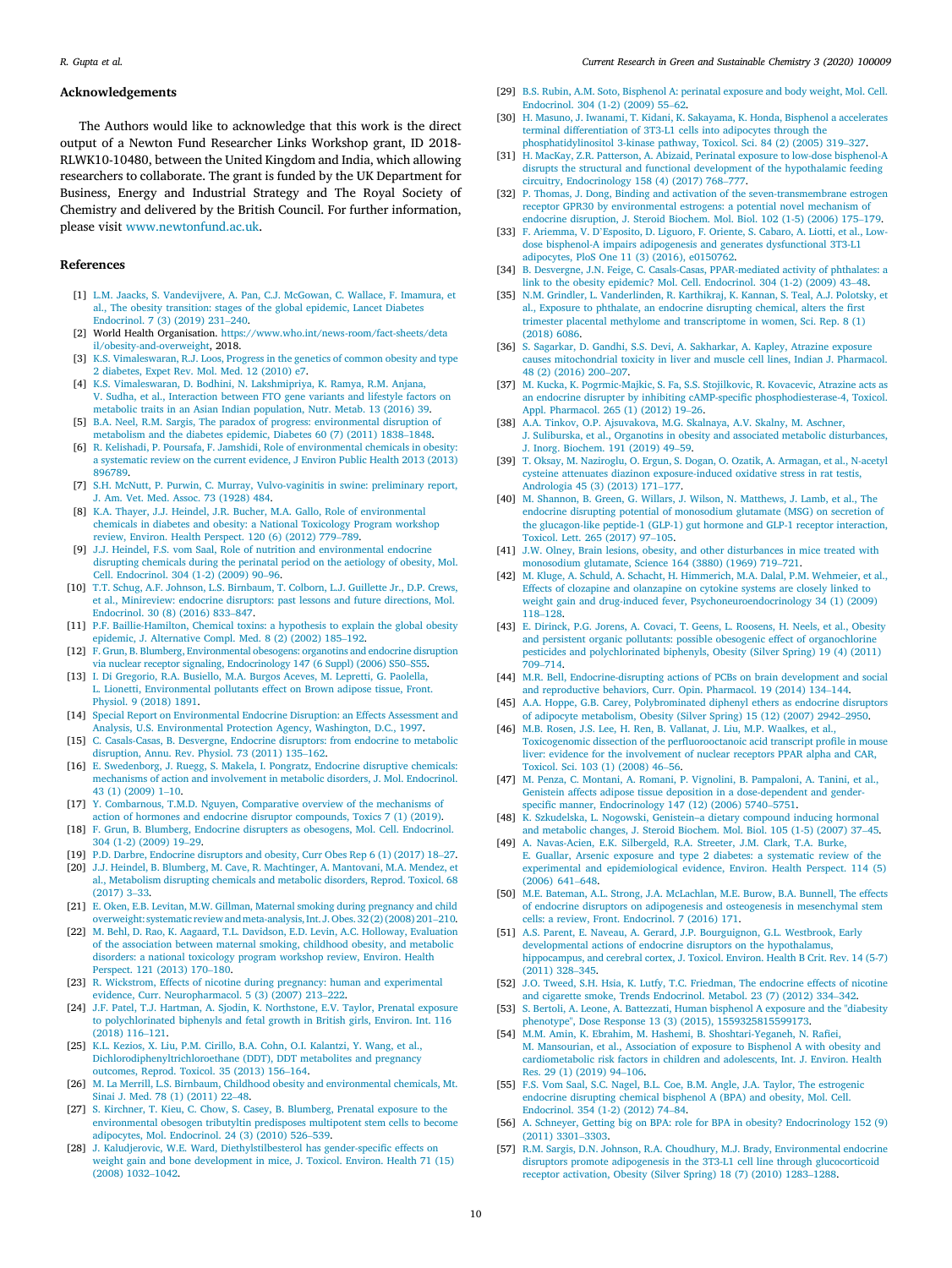- [58] K.Y. Kim, E. Lee, Y. Kim, The association between bisphenol A exposure and obesity in children-A systematic review with meta-analysis, Int. J. Environ. Res. Publ. Health 16 (14) (2019).
- Toxicological and Health Aspects of Bisphenol A. Ottawa, Canada, 2010.
- [60] J.L. Carwile, K.B. Michels, Urinary bisphenol A and obesity: NHANES 2003-2006, Environ. Res. 111 (6) (2011) 825–830.
- [61] T. Wang, M. Li, B. Chen, M. Xu, Y. Xu, Y. Huang, et al., Urinary bisphenol A (BPA) concentration associates with obesity and insulin resistance, J. Clin. Endocrinol. Metab. 97 (2) (2012) E223–E227.
- [62] M. Vafeiadi, T. Roumeliotaki, A. Myridakis, G. Chalkiadaki, E. Fthenou, E. Dermitzaki, et al., Association of early life exposure to bisphenol A with obesity and cardiometabolic traits in childhood, Environ. Res. 146 (2016) 379–387.
- [63] J.S. Lakind, M. Goodman, D.R. Mattison, Bisphenol A and indicators of obesity, glucose metabolism/type 2 diabetes and cardiovascular disease: a systematic review of epidemiologic research, Crit. Rev. Toxicol. 44 (2) (2014) 121–150.
- [64] T. Schettler, Human exposure to phthalates via consumer products, Int. J. Androl. 29 (1) (2006) 134–139, discussion 81-5.
- [65] S. Takeuchi, M. Iida, S. Kobayashi, K. Jin, T. Matsuda, H. Kojima, Differential effects of phthalate esters on transcriptional activities via human estrogen receptors alpha and beta, and androgen receptor, Toxicology 210 (2-3) (2005) 223–233.
- [66] S.H. Kim, M.J. Park, Phthalate exposure and childhood obesity, Ann Pediatr Endocrinol Metab 19 (2) (2014) 69–75.
- [67] L. Trasande, T.M. Attina, S. Sathyanarayana, A.J. Spanier, J. Blustein, Race/ ethnicity-specific associations of urinary phthalates with childhood body mass in a nationally representative sample, Environ. Health Perspect. 121 (4) (2013) 501–506.
- [68] E.E. Hatch, J.W. Nelson, M.M. Qureshi, J. Weinberg, L.L. Moore, M. Singer, et al., Association of urinary phthalate metabolite concentrations with body mass index and waist circumference: a cross-sectional study of NHANES data, 1999-2002, Environ. Health 7 (2008) 27.
- [69] M.M. Maresca, L.A. Hoepner, A. Hassoun, S.E. Oberfield, S.J. Mooney, A.M. Calafat, et al., Prenatal exposure to phthalates and childhood body size in an urban cohort, Environ. Health Perspect. 124 (4) (2016) 514–520.
- [70] K.G. Harley, K. Berger, S. Rauch, K. Kogut, B. Claus Henn, A.M. Calafat, et al., Association of prenatal urinary phthalate metabolite concentrations and childhood BMI and obesity, Pediatr. Res. 82 (3) (2017) 405–415.
- [71] A.L. Deierlein, M.S. Wolff, A. Pajak, S.M. Pinney, G.C. Windham, M.P. Galvez, et al., Longitudinal associations of phthalate exposures during childhood and body size measurements in young girls, Epidemiology 27 (4) (2016) 492–499.
- [72] J. Botton, C. Philippat, A.M. Calafat, S. Carles, M.A. Charles, R. Slama, et al., Phthalate pregnancy exposure and male offspring growth from the intra-uterine period to five years of age, Environ. Res. 151 (2016) 601–609.
- [73] T. Kiely, D. Donaldson, A. Grube, Pesticide Industry Sales and Usage: 2000 and 2001 Market Estimates, U.S. Environmental Protection Agency, Washington, DC, 2004.
- [74] Atrazine Chemical Review: Australian Pesticides and Veterinary Medicines Authority: Australian Pesticides and Veterinary Medicines Authority, 2017. Available from: https://apvma.gov.au/node/12371.
- [75] S. Knauert, B. Escher, H. Singer, J. Hollender, K. Knauer, Mixture toxicity of three photosystem II inhibitors (atrazine, isoproturon, and diuron) toward photosynthesis of freshwater phytoplankton studied in outdoor mesocosms, Environ. Sci. Technol. 42 (17) (2008) 6424–6430.
- [76] S.P. Schottler, S.J. Eisenreich, Herbicides in the great lakes, Environ. Sci. Technol. 28 (12) (1994) 2228–2232.
- [77] United States Geological Survey, Measured Atrazine in Streams, 2017. Available from: https://water.usgs.gov/nawqa/home\_maps/atrazine\_streams.html.
- [78] W. Mnif, A.I. Hassine, A. Bouaziz, A. Bartegi, O. Thomas, B. Roig, Effect of endocrine disruptor pesticides: a review, Int. J. Environ. Res. Publ. Health 8 (6) (2011) 2265–2303.
- [79] S. Lim, S.Y. Ahn, I.C. Song, M.H. Chung, H.C. Jang, K.S. Park, et al., Chronic exposure to the herbicide, atrazine, causes mitochondrial dysfunction and insulin resistance, PloS One 4 (4) (2009), e5186.
- [80] T.M. Saldana, O. Basso, J.A. Hoppin, D.D. Baird, C. Knott, A. Blair, et al., Pesticide exposure and self-reported gestational diabetes mellitus in the Agricultural Health Study, Diabetes Care 30 (3) (2007) 529–534.
- [81] R. de Carvalho Oliveira, R.E. Santelli, Occurrence and chemical speciation analysis of organotin compounds in the environment: a review, Talanta 82 (1) (2010) 9–24.
- [82] J. Sekizawa, G. Suter II, L. Birnbaum, Integrated human and ecological risk assessment: a case study of tributyltin and triphenyltin compounds, Hum. Ecol. Risk Assess. 9 (1) (2010) 325–342.
- [83] S.J. Blunden, P.A. Cusack, R. Hill, The Industrial Use of Tin Chemicals, Royal Society of Chemistry, London, 1985.
- [84] X.H. Wang, Y.L. Wu, Y.R. Cai, W. Xie, J. Xu, [Pollution history and sources of organotin compounds in aquaculture water of Tong'an Bay, Xiamen], Huanjing Kexue 32 (7) (2011) 1916–1923.
- [85] T. Nakanishi, Endocrine disruption induced by organotin compounds; organotins function as a powerful agonist for nuclear receptors rather than an aromatase inhibitor, J. Toxicol. Sci. 33 (3) (2008) 269–276.
- [86] S.C. Yanik, A.H. Baker, K.K. Mann, J.J. Schlezinger, Organotins are potent activators of PPARgamma and adipocyte differentiation in bone marrow multipotent mesenchymal stromal cells, Toxicol. Sci. 122 (2) (2011) 476–488.
- [87] M. de Oliveira, B.M. Rodrigues, R.M.C. Olimpio, J.B. Graceli, B.M. Goncalves, S.M.B. Costa, et al., Disruptive effect of organotin on thyroid gland function might contribute to hypothyroidism, Internet J. Endocrinol. 2019 (2019) 7396716.
- [88] A.P. Santos-Silva, M.N. Andrade, P. Pereira-Rodrigues, F.D. Paiva-Melo, P. Soares, J.B. Graceli, et al., Frontiers in endocrine disruption: impacts of organotin on the hypothalamus-pituitary-thyroid axis, Mol. Cell. Endocrinol. 460 (2018) 246–257.
- [89] R. Kamanyire, L. Karalliedde, Organophosphate toxicity and occupational exposure, Occup. Med. (Lond.) 54 (2) (2004) 69–75.
- [90] M.T. Munoz-Quezada, B.A. Lucero, V.P. Iglesias, M.P. Munoz, C.A. Cornejo, E. Achu, et al., Chronic exposure to organophosphate (OP) pesticides and neuropsychological functioning in farm workers: a review, Int. J. Occup. Environ. Health 22 (1) (2016) 68–79.
- [91] T.A. Slotkin, Does early-life exposure to organophosphate insecticides lead to prediabetes and obesity? Reprod. Toxicol. 31 (3) (2011) 297–301.
- [92] F. Peris-Sampedro, P. Basaure, I. Reverte, M. Cabre, J.L. Domingo, M.T. Colomina, Chronic exposure to chlorpyrifos triggered body weight increase and memory impairment depending on human apoE polymorphisms in a targeted replacement mouse model, Physiol. Behav. 144 (2015) 37–45.
- [93] Y. Liang, J. Zhan, D. Liu, M. Luo, J. Han, X. Liu, et al., Organophosphorus pesticide chlorpyrifos intake promotes obesity and insulin resistance through impacting gut and gut microbiota, Microbiome 7 (1) (2019) 19.
- [94] D.Z. Hung, H.J. Yang, Y.F. Li, C.L. Lin, S.Y. Chang, F.C. Sung, et al., The long-term effects of organophosphates poisoning as a risk factor of CVDs: a nationwide population-based cohort study, PloS One 10 (9) (2015), e0137632.
- [95] W. Holtcamp, Obesogens: an environmental link to obesity, Environ. Health Perspect. 120 (2) (2012) a62–a68.
- [96] K. He, L. Zhao, M.L. Daviglus, A.R. Dyer, L. Van Horn, D. Garside, et al., Association of monosodium glutamate intake with overweight in Chinese adults: the INTERMAP Study, Obesity (Silver Spring) 16 (8) (2008) 1875–1880.
- [97] K. He, S. Du, P. Xun, S. Sharma, H. Wang, F. Zhai, et al., Consumption of monosodium glutamate in relation to incidence of overweight in Chinese adults: China Health and Nutrition Survey (CHNS), Am. J. Clin. Nutr. 93 (6) (2011) 1328–1336.
- [98] T. Insawang, C. Selmi, U. Cha'on, S. Pethlert, P. Yongvanit, P. Areejitranusorn, et al., Monosodium glutamate (MSG) intake is associated with the prevalence of metabolic syndrome in a rural Thai population, Nutr. Metab. 9 (1) (2012) 50.
- [99] J. Zimbron, G.M. Khandaker, C. Toschi, P.B. Jones, E. Fernandez-Egea, A systematic review and meta-analysis of randomised controlled trials of treatments for clozapine-induced obesity and metabolic syndrome, Eur. Neuropsychopharmacol 26 (9) (2016) 1353–1365.
- [100] V. Contreras-Shannon, D.L. Heart, R.M. Paredes, E. Navaira, G. Catano, S.K. Maffi, et al., Clozapine-induced mitochondria alterations and inflammation in brain and insulin-responsive cells, PloS One 8 (3) (2013), e59012.
- [101] P. Heiser, O. Sommer, A.J. Schmidt, H.W. Clement, A. Hoinkes, U.T. Hopt, et al., Effects of antipsychotics and vitamin C on the formation of reactive oxygen species, J. Psychopharmacol. 24 (10) (2010) 1499–1504.
- [102] M. Polydoro, N. Schroder, M.N. Lima, F. Caldana, D.C. Laranja, E. Bromberg, et al., Haloperidol- and clozapine-induced oxidative stress in the rat brain, Pharmacol. Biochem. Behav. 78 (4) (2004) 751–756.
- [103] J.A. Martinez, Mitochondrial oxidative stress and inflammation: an slalom to obesity and insulin resistance, J. Physiol. Biochem. 62 (4) (2006) 303–306.
- [104] G.C. Smith, M.H. Vickers, E. Cognard, P.R. Shepherd, Clozapine and quetiapine acutely reduce glucagon-like peptide-1 production and increase glucagon release in obese rats: implications for glucose metabolism and food choice behaviour, Schizophr. Res. 115 (1) (2009) 30–40.
- [105] D.C. Henderson, B. Sharma, X. Fan, P.M. Copeland, C.P. Borba, O. Freudenreich, et al., Dietary saturated fat intake and glucose metabolism impairments in nondiabetic, nonobese patients with schizophrenia on clozapine or risperidone, Ann. Clin. Psychiatr. 22 (1) (2010) 33–42.
- [106] J.A. Mennigen, L.M. Thompson, M. Bell, M. Tellez Santos, A.C. Gore, Transgenerational effects of polychlorinated biphenyls: 1. Development and physiology across 3 generations of rats, Environ. Health 17 (1) (2018) 18.
- [107] P. National Toxicology, NTP technical report on the toxicology and carcinogenesis studies of 2,2',4,4',5,5'-hexachlorobiphenyl (PCB 153) (CAS No. 35065-27-1) in female Harlan Sprague-Dawley rats (Gavage studies), Natl. Toxicol. Progr. Tech. Rep. 529 (2006) 4–168.
- [108] B. Wahlang, K.C. Falkner, B. Gregory, D. Ansert, D. Young, D.J. Conklin, et al., Polychlorinated biphenyl 153 is a diet-dependent obesogen that worsens nonalcoholic fatty liver disease in male C57BL6/J mice, J. Nutr. Biochem. 24 (9) (2013) 1587–1595.
- [109] P.D. Darbre, Overview of air pollution and endocrine disorders, Int. J. Gen. Med. 11 (2018) 191–207.
- [110] S.C. Marteinson, K.J. Fernie, Is the current-use flame retardant, DBE-DBCH, a potential obesogen? Effects on body mass, fat content and associated behaviors in American kestrels, Ecotoxicol. Environ. Saf. 169 (2019) 770–777.
- [111] T. Hamers, J.H. Kamstra, E. Sonneveld, A.J. Murk, M.H. Kester, P.L. Andersson, et al., In vitro profiling of the endocrine-disrupting potency of brominated flame retardants, Toxicol. Sci. 92 (1) (2006) 157–173.
- [112] S. Hallgren, P.O. Darnerud, Polybrominated diphenyl ethers (PBDEs), polychlorinated biphenyls (PCBs) and chlorinated paraffins (CPs) in rats-testing interactions and mechanisms for thyroid hormone effects, Toxicology 177 (2-3) (2002) 227–243.
- [113] S. Hallgren, T. Sinjari, H. Hakansson, P.O. Darnerud, Effects of polybrominated diphenyl ethers (PBDEs) and polychlorinated biphenyls (PCBs) on thyroid hormone and vitamin A levels in rats and mice, Arch. Toxicol. 75 (4) (2001) 200–208.
- [114] E.P. Hines, S.S. White, J.P. Stanko, E.A. Gibbs-Flournoy, C. Lau, S.E. Fenton, Phenotypic dichotomy following developmental exposure to perfluorooctanoic acid (PFOA) in female CD-1 mice: low doses induce elevated serum leptin and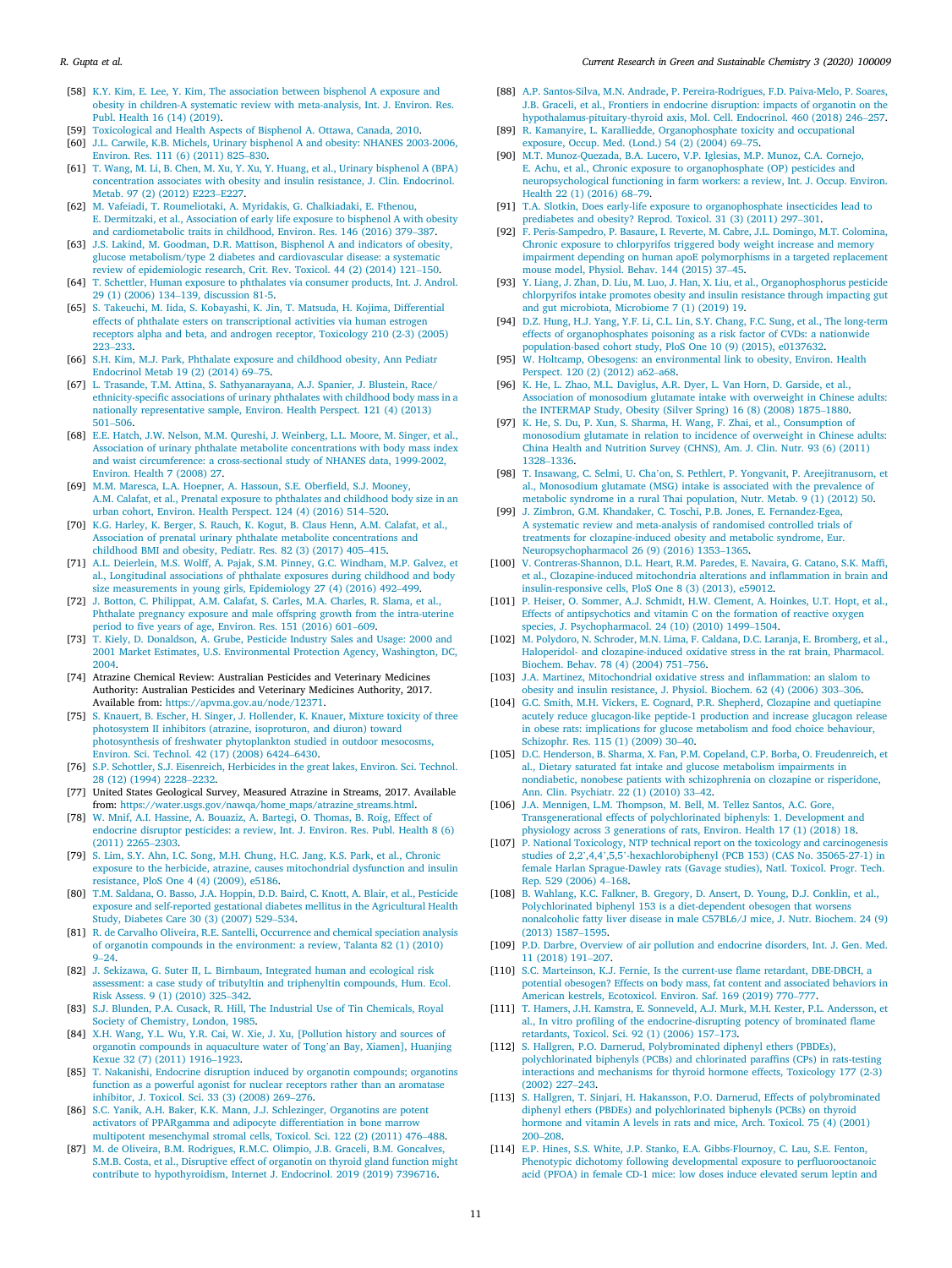insulin, and overweight in mid-life, Mol. Cell. Endocrinol. 304 (1-2) (2009) 97–105.

- [115] K. Polkowski, A.P. Mazurek, Biological properties of genistein. A review of in vitro and in vivo data, Acta Pol. Pharm. 57 (2) (2000) 135–155.
- [116] N. Behloul, G. Wu, Genistein: a promising therapeutic agent for obesity and diabetes treatment, Eur. J. Pharmacol. 698 (1-3) (2013) 31–38.
- R.S. Strakovsky, S. Lezmi, J.A. Flaws, S.L. Schantz, Y.X. Pan, W.G. Helferich, Genistein exposure during the early postnatal period favors the development of obesity in female, but not male rats, Toxicol. Sci. 138 (1) (2014) 161–174.
- [118] D. Goodman-Gruen, D. Kritz-Silverstein, Usual dietary isoflavone intake and body composition in postmenopausal women, Menopause 10 (5) (2003) 427–432.
- [119] S.L. Wang, F.H. Chang, S.H. Liou, H.J. Wang, W.F. Li, D.P. Hsieh, Inorganic arsenic exposure and its relation to metabolic syndrome in an industrial area of Taiwan, Environ. Int. 33 (6) (2007) 805–811.
- [120] S. Samarghandian, M. Azimi-Nezhad, M.M. Shabestari, F.J. Azad, T. Farkhondeh, F. Bafandeh, Effect of chronic exposure to cadmium on serum lipid, lipoprotein and oxidative stress indices in male rats, Interdiscipl. Toxicol. 8 (3) (2015) 151–154.
- [121] K.F. Rodriguez, E.K. Ungewitter, Y. Crespo-Mejias, C. Liu, B. Nicol, G.E. Kissling, et al., Effects of in utero exposure to arsenic during the second half of gestation on reproductive end points and metabolic parameters in female CD-1 mice, Environ. Health Perspect. 124 (3) (2016) 336–343.
- [122] A. Gossai, C. Lesseur, S. Farzan, C. Marsit, M.R. Karagas, D. Gilbert-Diamond, Association between maternal urinary arsenic species and infant cord blood leptin levels in a New Hampshire Pregnancy Cohort, Environ. Res. 136 (2015) 180–186.
- [123] S. Ahmed, S. Mahabbat-e Khoda, R.S. Rekha, R.M. Gardner, S.S. Ameer, S. Moore, et al., Arsenic-associated oxidative stress, inflammation, and immune disruption in human placenta and cord blood, Environ. Health Perspect. 119 (2) (2011) 258–264.
- [124] A. Diaz-Villasenor, M.C. Sanchez-Soto, M.E. Cebrian, P. Ostrosky-Wegman, M. Hiriart, Sodium arsenite impairs insulin secretion and transcription in pancreatic beta-cells, Toxicol. Appl. Pharmacol. 214 (1) (2006) 30–34.
- [125] A. Diaz-Villasenor, A.L. Burns, A.M. Salazar, M. Sordo, M. Hiriart, M.E. Cebrian, et al., Arsenite reduces insulin secretion in rat pancreatic beta-cells by decreasing the calcium-dependent calpain-10 proteolysis of SNAP-25, Toxicol. Appl. Pharmacol. 231 (3) (2008) 291–299.
- [126] S. Padmaja Divya, P. Pratheeshkumar, Y.O. Son, R. Vinod Roy, J. Andrew Hitron, D. Kim, et al., Arsenic induces insulin resistance in mouse adipocytes and myotubes via oxidative stress-regulated mitochondrial sirt3-FOXO3a signaling pathway, Toxicol. Sci. 146 (2) (2015) 290–300.
- [127] S. Liu, X. Guo, B. Wu, H. Yu, X. Zhang, M. Li, Arsenic induces diabetic effects through beta-cell dysfunction and increased gluconeogenesis in mice, Sci. Rep. 4 (2014) 6894.
- [128] I. Hamann, K. Petroll, X. Hou, A. Anwar-Mohamed, A.O. El-Kadi, L.O. Klotz, Acute and long-term effects of arsenite in HepG2 cells: modulation of insulin signaling, Biometals 27 (2) (2014) 317–332.
- [129] C. Newcombe, A. Raab, P.N. Williams, C. Deacon, P.I. Haris, A.A. Meharg, et al., Accumulation or production of arsenobetaine in humans? J. Environ. Monit. 12 (4) (2010) 832–837.
- [130] K. Baek, N. Lee, I. Chung, Association of arsenobetaine with beta-cell function assessed by homeostasis model assessment (HOMA) in nondiabetic Koreans: data from the fourth Korea National Health and Nutrition Examination Survey (KNHANES) 2008-2009, Ann Occup Environ Med 29 (2017) 31.
- [131] K.S. Betts, CDC updates guidelines for children's lead exposure, Environ. Health Perspect. 120 (7) (2012) a268.
- [132] Z. Berkowitz, P. Price-Green, F.J. Bove, W.E. Kaye, Lead exposure and birth outcomes in five communities in Shoshone County, Idaho, Int. J. Hyg Environ. Health 209 (2) (2006) 123–132.
- [133] L.H. Sanin, T. Gonzalez-Cossio, I. Romieu, K.E. Peterson, S. Ruiz, E. Palazuelos, et al., Effect of maternal lead burden on infant weight and weight gain at one month of age among breastfed infants, Pediatrics 107 (5) (2001) 1016–1023.
- [134] L.L. Tian, Y.C. Zhao, X.C. Wang, J.L. Gu, Z.J. Sun, Y.L. Zhang, et al., Effects of gestational cadmium exposure on pregnancy outcome and development in the offspring at age 4.5 years, Biol. Trace Elem. Res. 132 (1-3) (2009) 51–59.
- [135] J. Wu, X.W. Wen, C. Faulk, K. Boehnke, H. Zhang, D.C. Dolinoy, et al., Perinatal lead exposure alters gut microbiota composition and results in sex-specific bodyweight increases in adult mice, Toxicol. Sci. 151 (2) (2016) 324–333.
- [136] C. Faulk, A. Barks, K. Liu, J.M. Goodrich, D.C. Dolinoy, Early-life lead exposure results in dose- and sex-specific effects on weight and epigenetic gene regulation in weanling mice, Epigenomics 5 (5) (2013) 487–500.
- [137] H. Sun, N. Wang, X. Nie, L. Zhao, Q. Li, Z. Cang, et al., Lead exposure induces weight gain in adult rats, accompanied by DNA hypermethylation, PloS One 12 (1) (2017), e0169958.
- [138] M. Warner, R. Aguilar Schall, K.G. Harley, A. Bradman, D. Barr, B. Eskenazi, In utero DDT and DDE exposure and obesity status of 7-year-old Mexican-American children in the CHAMACOS cohort, Environ. Health Perspect. 121 (5) (2013) 631–636.
- [139] M.K. Skinner, M. Manikkam, R. Tracey, C. Guerrero-Bosagna, M. Haque, E.E. Nilsson, Ancestral dichlorodiphenyltrichloroethane (DDT) exposure promotes epigenetic transgenerational inheritance of obesity, BMC Med. 11 (2013) 228.
- [140] D. Pestana, D. Teixeira, M. Meireles, C. Marques, S. Norberto, C. Sa, et al., Adipose tissue dysfunction as a central mechanism leading to dysmetabolic obesity triggered by chronic exposure to p,p'-DDE, Sci. Rep. 7 (1) (2017) 2738.
- [141] M.A. Mendez, M. Torrent, C. Ferrer, N. Ribas-Fito, J. Sunyer, Maternal smoking very early in pregnancy is related to child overweight at age 5-7 y, Am. J. Clin. Nutr. 87 (6) (2008) 1906–1913.
- [142] L.E. Grzeskowiak, N.A. Hodyl, M.J. Stark, J.L. Morrison, V.L. Clifton, Association of early and late maternal smoking during pregnancy with offspring body mass index at 4 to 5 years of age, J Dev Orig Health Dis 6 (6) (2015) 485–492.
- [143] E.D. Levin, T.A. Slotkin, Developmental neurotoxicity of nicotine, in: W.J. Slikker, L.W. Chang (Eds.), Handbook of Developmental Neurotoxicology, Academic Press, San Diego, 1998, pp. 587–615.
- [144] R. Bhandari, J. Xiao, A. Shankar, Urinary bisphenol A and obesity in U.S. children, Am. J. Epidemiol. 177 (11) (2013) 1263–1270.
- [145] M.H. Jacobson, M. Woodward, W. Bao, B. Liu, L. Trasande, Urinary bisphenols and obesity prevalence among U.S. Children and adolescents, J Endocr Soc 3 (9) (2019) 1715–1726.
- [146] B. Liu, H.J. Lehmler, Y. Sun, G. Xu, Y. Liu, G. Zong, et al., Bisphenol A substitutes and obesity in US adults: analysis of a population-based, cross-sectional study, Lancet Planet Health 1 (3) (2017) e114–e122.
- [147] G. Namulanda, E. Taylor, M. Maisonet, D. Boyd Barr, W.D. Flanders, D. Olson, et al., In utero exposure to atrazine analytes and early menarche in the Avon Longitudinal Study of Parents and Children Cohort, Environ. Res. 156 (2017) 420–425.
- [148] C.C. Lerro, L.E. Beane Freeman, L. Portengen, D. Kang, K. Lee, A. Blair, et al., A longitudinal study of atrazine and 2,4-D exposure and oxidative stress markers among Iowa corn farmers, Environ. Mol. Mutagen. 58 (1) (2017) 30–38.
- [149] P. Rantakokko, K.M. Main, C. Wohlfart-Veje, H. Kiviranta, R. Airaksinen, T. Vartiainen, et al., Association of placenta organotin concentrations with growth and ponderal index in 110 newborn boys from Finland during the first 18 months of life: a cohort study, Environ. Health 13 (1) (2014) 45.
- [150] K. Kannan, K. Senthilkumar, J. Giesy, Occurrence of butyltin compounds in human blood, Environ. Sci. Technol. 33 (1999) 1776–1779.
- [151] A.L. Sporn, A.J. Bobb, N. Gogtay, H. Stevens, D.K. Greenstein, L.S. Clasen, et al., Hormonal correlates of clozapine-induced weight gain in psychotic children: an exploratory study, J. Am. Acad. Child Adolesc. Psychiatry 44 (9) (2005) 925–933.
- [152] C. Fleischhaker, P. Heiser, K. Hennighausen, B. Herpertz-Dahlmann, K. Holtkamp, C. Mehler-Wex, et al., Weight gain in children and adolescents during 45 weeks treatment with clozapine, olanzapine and risperidone, J. Neural. Transm. 115 (11) (2008) 1599–1608.
- [153] S.L. Lau, C. Muir, Y. Assur, R. Beach, B. Tran, R. Bartrop, et al., Predicting weight gain in patients treated with clozapine: the role of sex, body mass index, and smoking, J. Clin. Psychopharmacol. 36 (2) (2016) 120–124.
- [154] S. Lignell, M. Aune, P.O. Darnerud, A. Hanberg, S.C. Larsson, A. Glynn, Prenatal exposure to polychlorinated biphenyls (PCBs) and polybrominated diphenyl ethers (PBDEs) may influence birth weight among infants in a Swedish cohort with background exposure: a cross-sectional study, Environ. Health 12 (2013) 44.
- [155] A.M. Vuong, J.M. Braun, A. Sjodin, G.M. Webster, K. Yolton, B.P. Lanphear, et al., Prenatal polybrominated diphenyl ether exposure and body mass index in children up to 8 Years of age, Environ. Health Perspect. 124 (12) (2016) 1891–1897.
- [156] P. Liu, F. Yang, Y. Wang, Z. Yuan, Perfluorooctanoic acid (PFOA) exposure in early life increases risk of childhood adiposity: a meta-analysis of prospective cohort studies, Int. J. Environ. Res. Publ. Health 15 (10) (2018).
- [157] V. Barry, L.A. Darrow, M. Klein, A. Winquist, K. Steenland, Early life perfluorooctanoic acid (PFOA) exposure and overweight and obesity risk in adulthood in a community with elevated exposure, Environ. Res. 132 (2014) 62–69.
- [158] M. Guevara-Cruz, E.T. Godinez-Salas, M. Sanchez-Tapia, G. Torres-Villalobos, E. Pichardo-Ontiveros, R. Guizar-Heredia, et al., Genistein stimulates insulin sensitivity through gut microbiota reshaping and skeletal muscle AMPK activation in obese subjects, BMJ Open Diabetes Res Care 8 (1) (2020).
- [159] A.J. Green, C. Hoyo, C.J. Mattingly, Y. Luo, J.Y. Tzeng, S.K. Murphy, et al., Cadmium exposure increases the risk of juvenile obesity: a human and zebrafish comparative study, Int. J. Obes. 42 (7) (2018) 1285–1295.
- [160] H.C. Lin, Y.K. Huang, H.S. Shiue, L.S. Chen, C.S. Choy, S.R. Huang, et al., Arsenic methylation capacity and obesity are associated with insulin resistance in obese children and adolescents, Food Chem. Toxicol. 74 (2014) 60–67.
- [161] C. Steinmaus, F. Castriota, C. Ferreccio, A.H. Smith, Y. Yuan, J. Liaw, et al., Obesity and excess weight in early adulthood and high risks of arsenic-related cancer in later life, Environ. Res. 142 (2015) 594–601.
- [162] M. Warner, M. Ye, K. Harley, K. Kogut, A. Bradman, B. Eskenazi, Prenatal DDT exposure and child adiposity at age 12: the CHAMACOS study, Environ. Res. 159 (2017) 606–612.
- [163] C.L. Davis, M.S. Tingen, J. Jia, F. Sherman, C.F. Williams, K. Bhavsar, et al., Passive smoke exposure and its effects on cognition, sleep, and health outcomes in overweight and obese children, Child. Obes. 12 (2) (2016) 119–125.
- [164] S. Dare, D.F. Mackay, J.P. Pell, Relationship between smoking and obesity: a crosssectional study of 499,504 middle-aged adults in the UK general population, PloS One 10 (4) (2015), e0123579.
- [165] A. Portela, M. Esteller, Epigenetic modifications and human disease, Nat. Biotechnol. 28 (10) (2010) 1057–1068.
- [166] A. Baccarelli, V. Bollati, Epigenetics and environmental chemicals, Curr. Opin. Pediatr. 21 (2) (2009) 243–251.
- [167] D.C. Dolinoy, The agouti mouse model: an epigenetic biosensor for nutritional and environmental alterations on the fetal epigenome, Nutr. Rev. 66 (Suppl 1) (2008) S7–S11.
- [168] D.C. Dolinoy, J.R. Weidman, R.A. Waterland, R.L. Jirtle, Maternal genistein alters coat color and protects Avy mouse offspring from obesity by modifying the fetal epigenome, Environ. Health Perspect. 114 (4) (2006) 567–572.
- [169] E.E. Nilsson, M.D. Anway, J. Stanfield, M.K. Skinner, Transgenerational epigenetic effects of the endocrine disruptor vinclozolin on pregnancies and female adult onset disease, Reproduction 135 (5) (2008) 713–721.